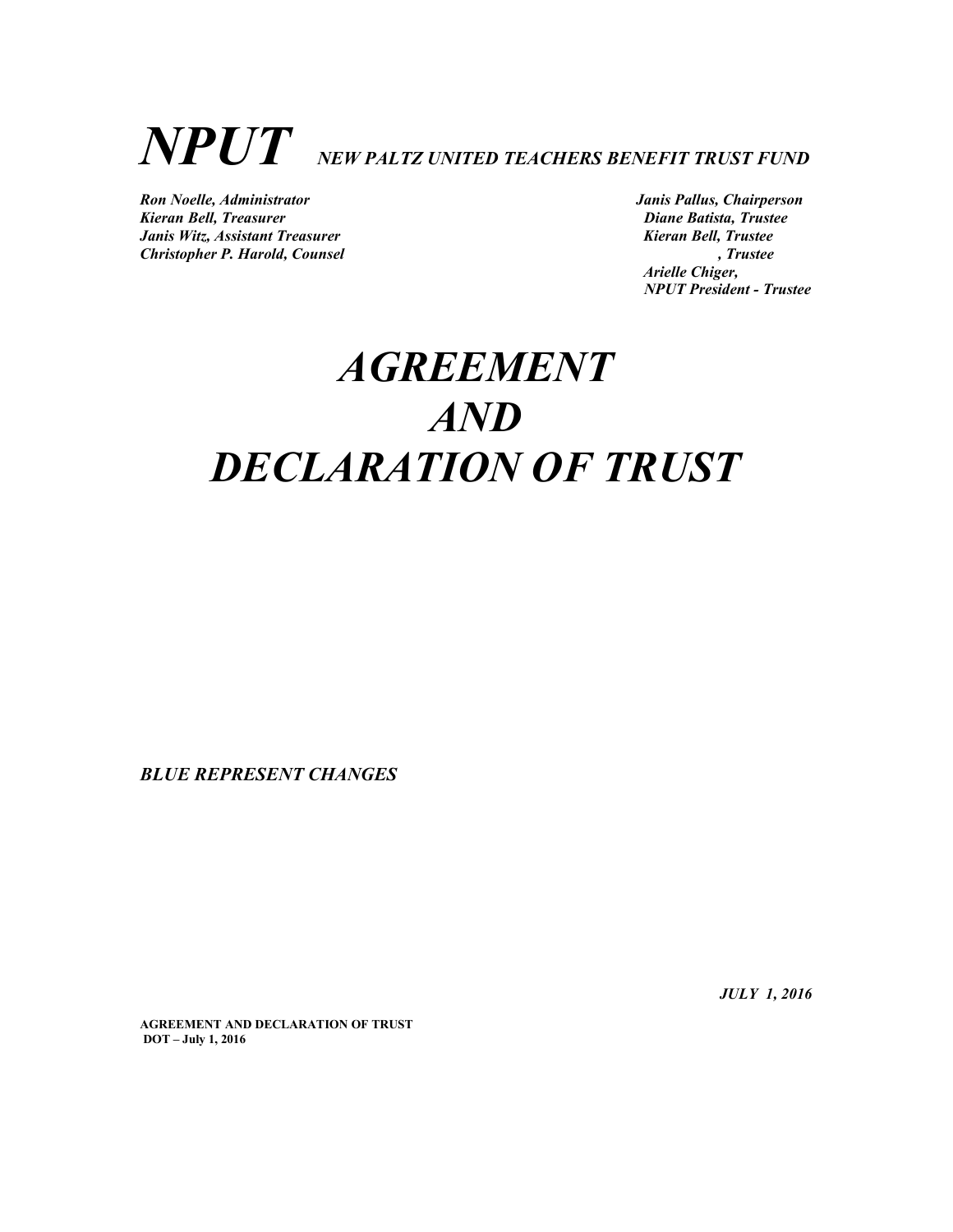#### AGREEMENT AND DECLARATION OF TRUST

#### TABLE OF CONTENTS

#### **WITNESSETH**

#### I. DECLARATION OF TRUST

- 1.1 Name
- 1.2 Trust For Whose Benefit
- 1.3 Use of the Trust
- 1.4 Controlling Law

#### II. DEFINITIONS

#### III. TRUSTEES

- 3.1 Acceptance of Trust
- 3.2 Composition of Trustees
- 3.3 Trustees Terms
- 3.4 New Terms
- 3.5, 3.6 Successor Trustees
- 3.7 Trustee Resignation
- 3.8 Trustee Removal
- 3.9 Trustee Written Acceptance
- 3.10 Vacancy, Powers of Remaining Trustees

#### IV. PLAN OF BENEFITS

4.1, 4.2, 4.3 Trustees Power to Adopt Plan

4.4 Trustees Power to Amend Plan

#### V. POWERS, DUTIES AND OBLIGATIONS OF TRUSTEES

- 5.1 Trustees and the Collective Bargaining Agreement
- 5.2 Trustees Fiduciary Responsibility, Fidelity Bond
- 5.3, 5.4 Trustees Power to Purchase, Sell, Employ, Invest, Deposit, Withdraw, Contract, etc.
- 5.5, 5.6, 5.7 Liability of Trustees
- 5.8 Liability of Union
- 5.9 Record Keeping, Annual Audit
- 5.10 Power to Delegate
- 5.11 Banking Procedures, Handling the Funds

#### VI. REORGANIZATIONAL MEETING

6.1 First Meeting of the Fiscal Year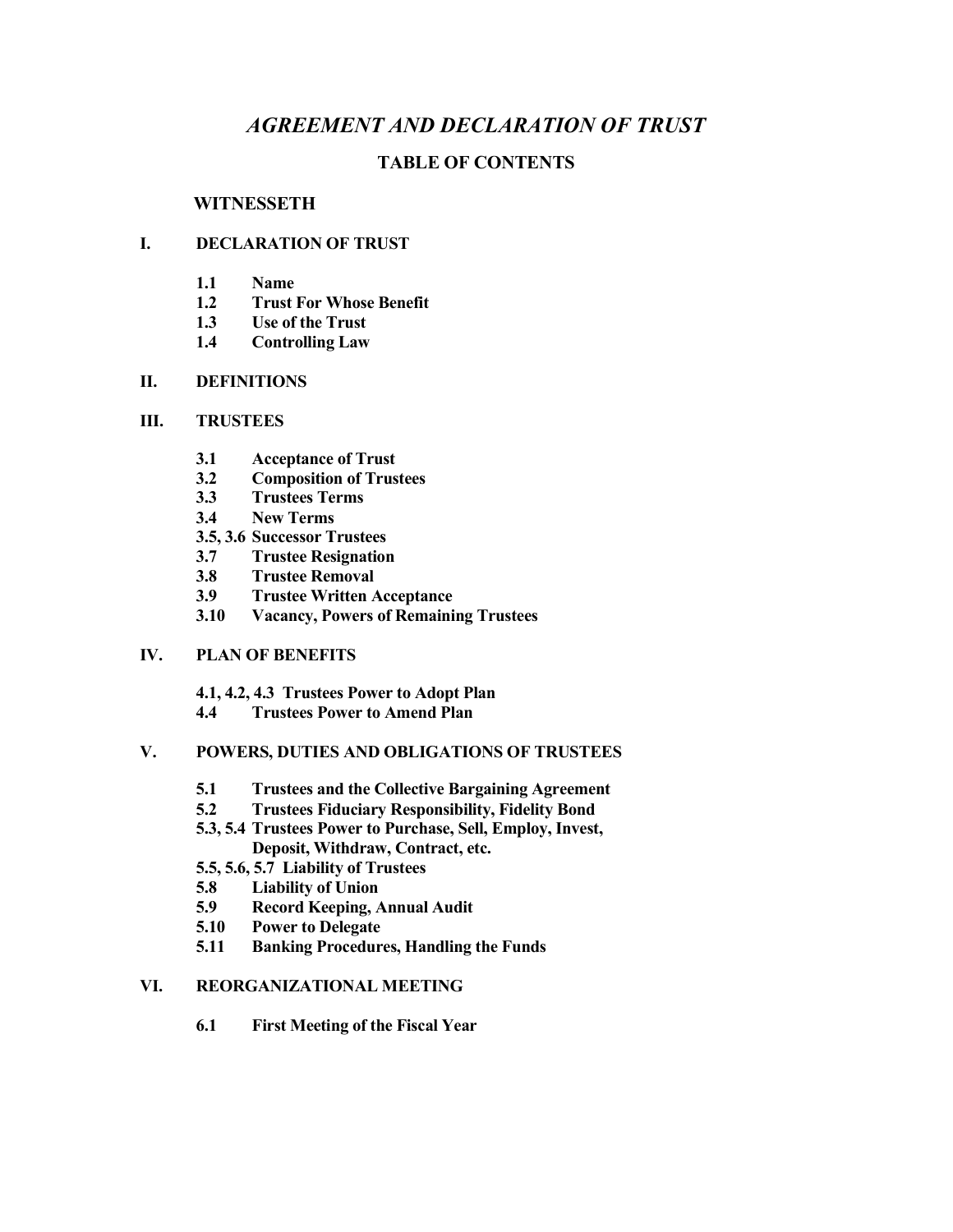#### VII. OFFICERS AND MEETINGS OF THE TRUSTEES

- 7.1 Officers
- 7.2 Meetings
- 7.3,7.4 Quorum and Vote
- 7.5 Alternate to the President of the NPUT
- 7.6 Actions By Trustees Without A Meeting
- 7.7 Meeting Minutes

#### VIII. CONTRIBUTIONS TO THE FUND

- 8.1 By Board of Education
- 8.2 By Beneficiaries
- 8.3 Purpose and Plan of Benefits
- 8.4 Safekeeping of Funds
- 8.5 Powers to Collect Funds Due

#### IX. COMPENSATION AND EXPENSES

- 9.1 No General Compensation to Trustees
- 9.2 Compensation Via Vouchers
- 9.3 Trustees Expenses
- 9.4 Preparation, Review and Approval of Trust Budget

#### X. AMENDMENT OF DECLARATION OF TRUST

- 10.1, 10.2 Procedure
- 10.3 Supremacy of Law and Collective Bargaining Agreement

#### XI. CONFIDENTIALITY OF PROTECTED HEALTH INFORMATION

- 11.1 Health Insurance Portability and Accountability Act of 1996 (HIPAA) Requirement
- 11. 2 Use of Protected Health Information (PHI)
- 11. 3 Payment Activities of the Plan
- 11. 4 Health Care Operation Activities of the Plan
- 11. 5 Plan Official Access to Protected Health Information
- 11. 6 Business Associates Required to Observe HIPAA Privacy Rules
- 11. 7 Release of Protected Health Information to the Plan Sponsor
- 11. 8 Individual Rights to Protected Health Information
- 11. 9 Privacy Notice and Posted Individual Rights to Protected Health Information

#### XII. DURATION AND TERMINATION OF FUND

- 12.1, 12.2 Conditions Under Which Fund Continues or Terminates
- 12.3 Duties of Trustees in Terminating Fund

#### XIII. MISCELLANEOUS PROVISIONS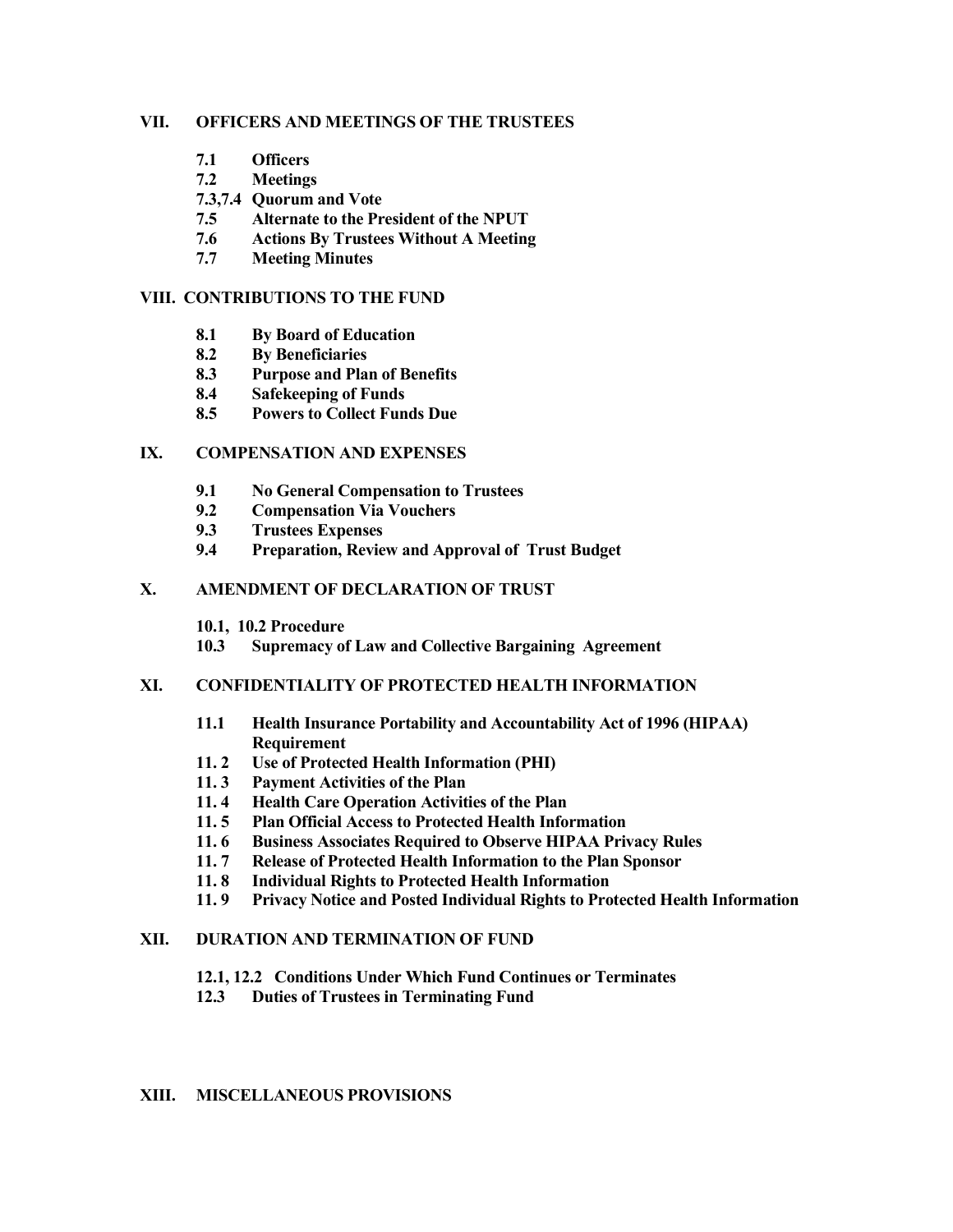- 13.1, 13.2 Exclusive Use of Fund's Assets
- 13.3 Conflict of Interest
- 13.4 Outside Parties Dealing With the Fund
- 13.5 Savings Clause
- 13.6 Language Construction
- 13.7 Venue of Trust

XIV. EXECUTION

### AGREEMENT AND DECLARATION OF TRUST

#### OF THE NEW PALTZ UNITED TEACHERS BENEFIT TRUST FUND

This Agreement and Declaration of Trust of the NEW PALTZ UNITED TEACHERS BENEFIT TRUST FUND (hereinafter the "Fund") made and entered into this 30th day of May, 1995, between the New Paltz United Teachers (hereinafter the "NPUT") and the Trustees of the Fund and their successors, (hereinafter the "Trustees").

#### WITNESSETH

WHEREAS, heretofore there has been executed a Collective Bargaining Agreement between the NEW PALTZ UNITED TEACHERS and the Board of Education of the New Paltz School District, dated May 30, 1995, and

WHEREAS, by Article 25 (Section C,D) Welfare Benefit Fund of such Collective Bargaining Agreement as aforesaid, the Board of Education of the New Paltz School District is obligated to pay certain sums of money for the benefit of all employees within the appropriate unit designated by said Collective Bargaining Agreement; and

WHEREAS, it is appropriate to hereby create such NPUT Benefit Trust, to name Trustees to administer such Fund and to define their rights, duties and responsibilities; and

WHEREAS, in consideration of the promises and of the mutual covenants hereinafter contained, the Trustees declare that they will receive and hold all money which may come into their hands as Trustees hereunder solely for the use and purposes hereinafter set forth.

NOW THEREFORE, the New Paltz United Teachers and the Trustees do hereby agree as follows:

#### ARTICLE I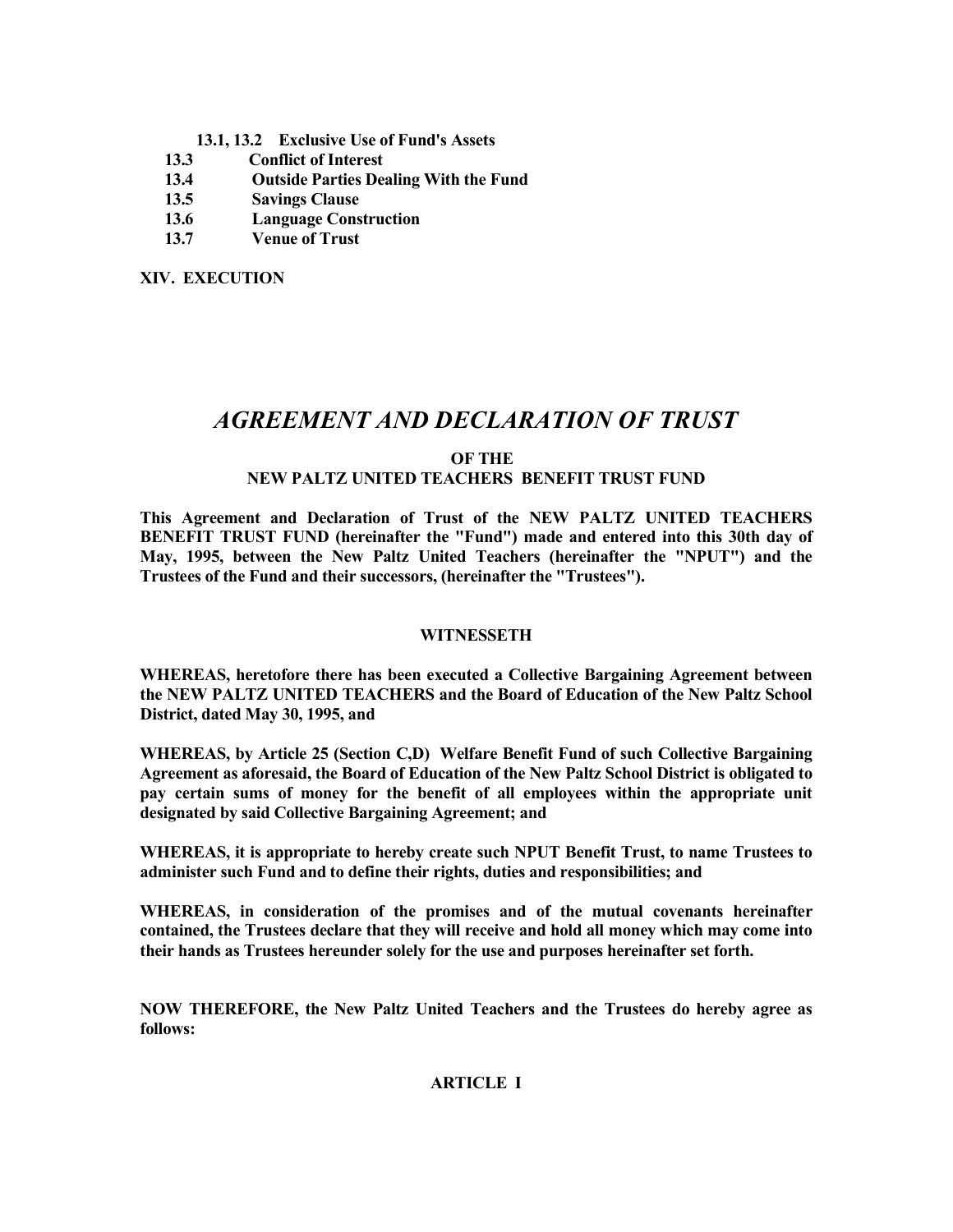#### DECLARATION OF TRUST

1.1 There is hereby created and established the NPUT Benefit Trust.

1.2 The Fund shall be used solely for the benefit of eligible employees and retirees of the designated unit included in the Collective Bargaining Agreement between the Board of Education of the New Paltz School District and the New Paltz United Teachers and any other employees or employee groups of the New Paltz School District that the New Paltz United Teachers and Trustees may elect to include under the provisions of the Declaration of Trust.

1.3 The Trustees shall determine the use of such Trust in a form and manner to their exclusive satisfaction so long as such funds are utilized for the benefit of all of the employees and retirees within said designated appropriate units, and any other employees or employee groups of the New Paltz School District and the New Paltz United Teachers and Trustees may elect to include under the provisions of this Declaration of Trust.

1.4 The Trustees shall operate the Fund exclusively as described in the Internal Revenue Code Section 501 (c)(9) and shall provide only those benefits permissible under the appropriate Internal Revenue Code, and pursuant to applicable IRS rules and regulations.

#### ARTICLE II

#### DEFINITIONS

Unless the context or subject matter herein otherwise requires, the following definitions shall govern in the interpretation of this Declaration of Trust.

2.1 "NPUT" shall mean the New Paltz United Teachers.

2.2 "District" shall mean the employer or Board of Education of the New Paltz School District.

2.3 "Employee" shall mean any employees included within the Collective Bargaining Agreement or Agreements executed between the Board of Education of the District, the NPUT and any other employees or employee groups of the District, or retirees of the District that the NPUT and Trustees may elect to include under the provisions of this Declaration of Trust.

2.4 "Trustees" shall mean the five (5) Trustees appointed pursuant to Article III, and their successors.

2.5 The "Plan" shall mean the Plan or Program of Benefits to be established and administered by the Trustees pursuant to this Declaration of Trust.

2.6 "Fund" shall mean the Trust Fund created in this Declaration of Trust, and money and property of value under the control or in the custody of the Trustees for the administration and operation of the Plan.

2.7 "Benefits" shall mean such benefits as shall be determined by the Trustees in their exclusive discretion.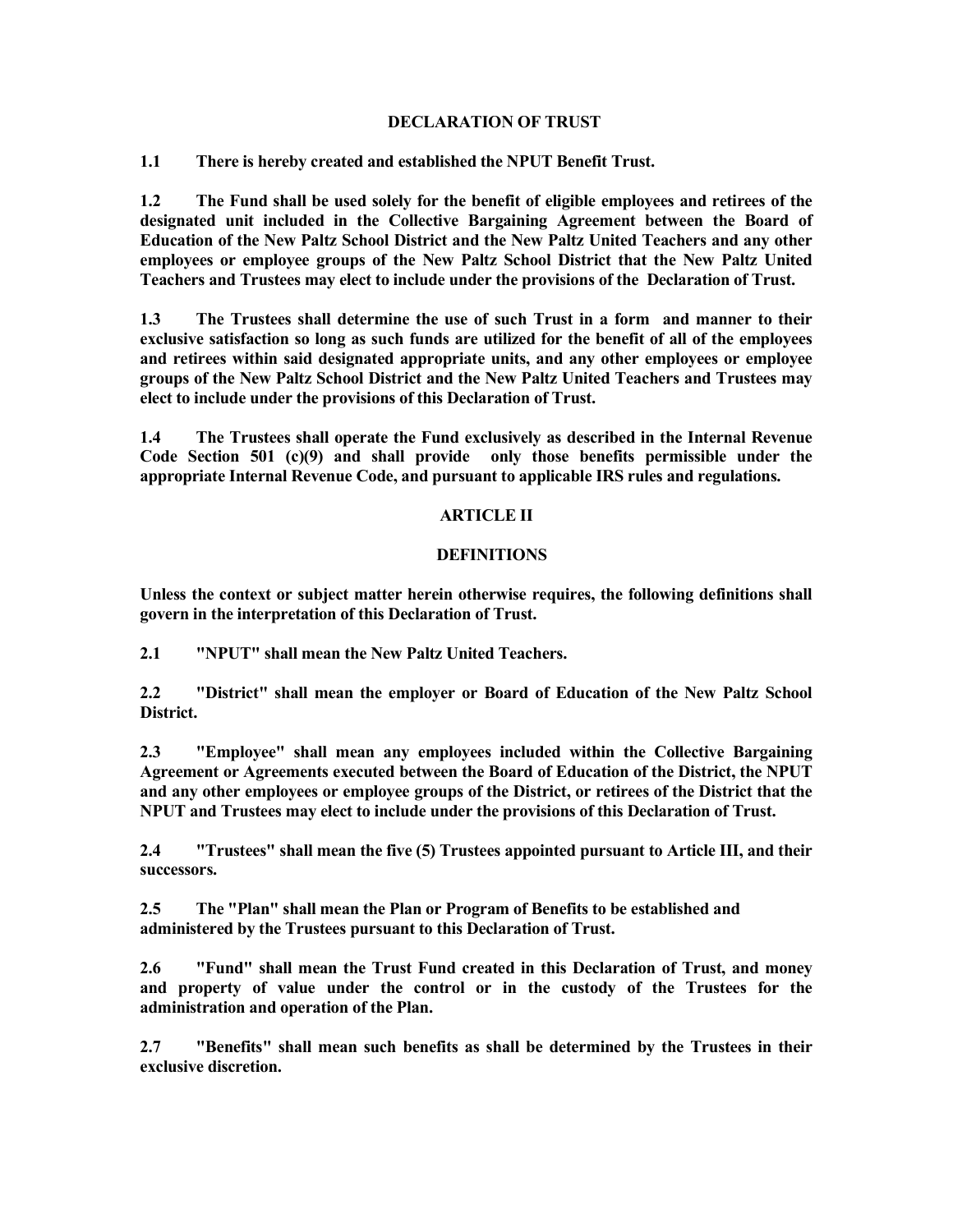2.8 "Contributions" shall mean the payments made by the employer to the Fund in accordance with the Collective Bargaining Agreement aforesaid, any subsequent collective bargaining agreement executed between the parties so described therein, or any agree-ment the District may have with the NPUT and Trustees for the payments to provide benefits to other District employees. Any contributions made by eligible employees and/or dependents shall be made in a manner and amounts determined by the Trustees.

2.9 "Collective Bargaining Agreement" shall mean the Collective Bargaining Agreement(s) as executed between the Board of Education of the District and the NPUT, dated July 1, 1993 - June 30, 1997, or any modifications or amendments thereof or subsequent or other agreements of like nature and purpose.

#### **ARTICLE III**

#### TRUSTEES

3.1 The Trustees do hereby accept the Trust hereby created and agree to establish the proper administrative machinery and processes necessary for the performance of the Trustees' duties hereunder, and agree to perform fully and faithfully each and every duty and obligation on the Trustees' part to be performed as set forth herein for the purposes and objectives as set forth in this Trust.

3.2 The Board of Trustees shall be composed of five (5) persons all of whom shall be active or retired members in good standing of the NPUT. One Trustee shall be selected from each building and the President of the NPUT by virtue of his / her office. The remaining four (4) Trustees shall be appointed by the President of the NPUT and confirmed by the Representative Council of the NPUT. In the case any Trustee dies, resigns, becomes disabled, is removed, or for any reason fails or refuses to act, a successor Trustee shall be designated as per the procedure set forth herein, to complete the unexpired term.

3.3 All Trustees shall serve for a term of two (2) years, except that the initial Trustees, other than the President of the NPUT shall be and shall serve terms which terminate in accordance with the following:

| Albert A.J. Fiore    | July 1,1995 - June 30,1996 |
|----------------------|----------------------------|
| <b>Juliette Cosh</b> | July 1,1995 - June 30,1997 |

3.4 New terms shall be as of July 1 in each applicable year.

3.5 Successor Trustees shall be appointed pursuant to Section 3.2.

3.6 Successor Trustees shall, upon the acceptance, in writing, by them of the terms of this Declaration of Trust, be vested with all the rights, powers and duties of their predecessors.

3.7 Any Trustee may resign from all further duties or responsibility hereunder with written notice to the remaining Trustees. The resignation shall take effect on the date specified in the notice unless a Successor Trustee shall have been designated at an earlier date, in which event, the resignation shall take effect immediately upon the designation of such Successor Trustee.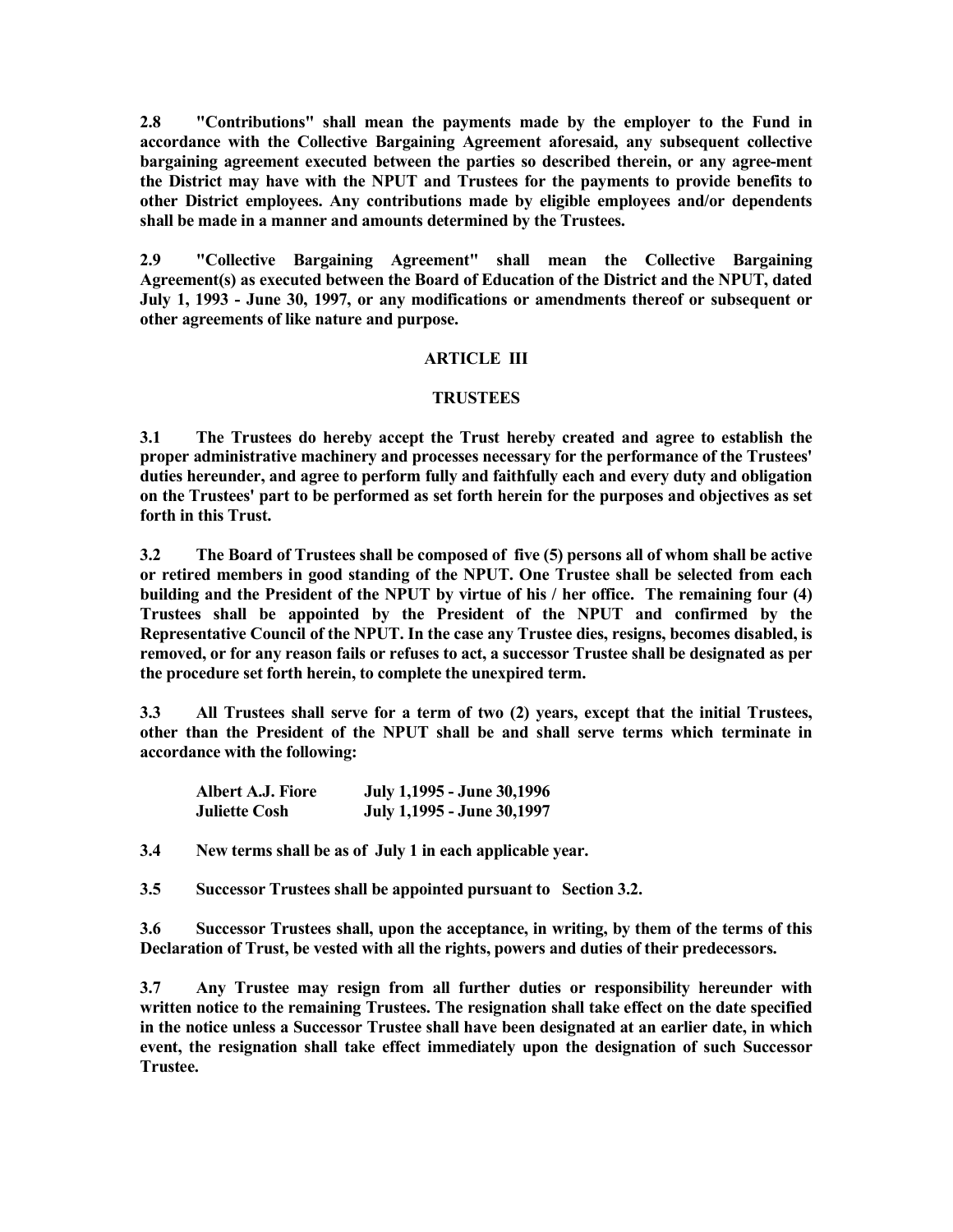3.8 Any Trustee may be removed from office at any time by the President of the NPUT with the consent of the NPUT Representative Council and upon written notification of his or her removal to the remaining Trustees. In the event a Trustee becomes incapacitated, resigns, is removed from or vacates office, the President of the NPUT with confirmation by the NPUT Representative Council, shall immediately designate a Successor Trustee.

3.9 Immediately upon his or her designation as Trustee, and an acceptance of the Trusteeship, in writing, each Successor Trustee shall become vested with al the rights, powers and duties of a Trustee hereunder with like effect as if originally named as a Trustee.

3.10 No vacancy in the office of Trustee shall impair the power of the remaining Trustees to administer the affairs of this Trust.

#### ARTICLE IV

#### PLAN OF BENEFITS

4.1 The Trustees shall agree upon and adopt a Plan to provide such benefits as they may in their sole discretion determine.

4.2 The Trustees shall, in their sole discretion, have full authority to determine all questions as to nature, amount and duration of the benefits to be provided to the employees pursuant to the Plan and the Collective Bargaining Agreement.

4.3 The benefits shall be provided and maintained by such means as the Trustees in their sole discretion determine, consistent with the provisions of this Declaration of Trust.

4.4 The detailed basis on which payment of benefits is to be made pursuant to this Declaration of Trust shall be specified in writing by the Plan, subject, however, to such change or modification by the Trustees from time to time as they, in their discretion, may determine. All such changes or modifications shall be specified in writing by appropriate resolution of the Trustees.

#### ARTICLE V

#### POWERS, DUTIES AND OBLIGATIONS OF TRUSTEES

5.1 Not withstanding any other provision of this Declaration of Trust, the Trustees shall have no power to modify the terms and conditions of the Collective Bargaining Agreement aforesaid.

5.2 The Trustees shall be responsible in a fiduciary capacity for all money, property and other assets received, managed or disbursed by the fund. The Trustees shall provide for fidelity bonds in such amounts as they may determine in order to adequately protect the assets of the Fund.

5.3 The Trustees are authorized and empowered, at the sole ex-pense of the Fund, to lease or purchase such premises, materials, supplies and equipment, and to hire and employ and retain such legal counsel, administrative, accounting, actuarial, clerical and other assistants or employees as in their discretion they may find necessary or appropriate in the performance of their duties.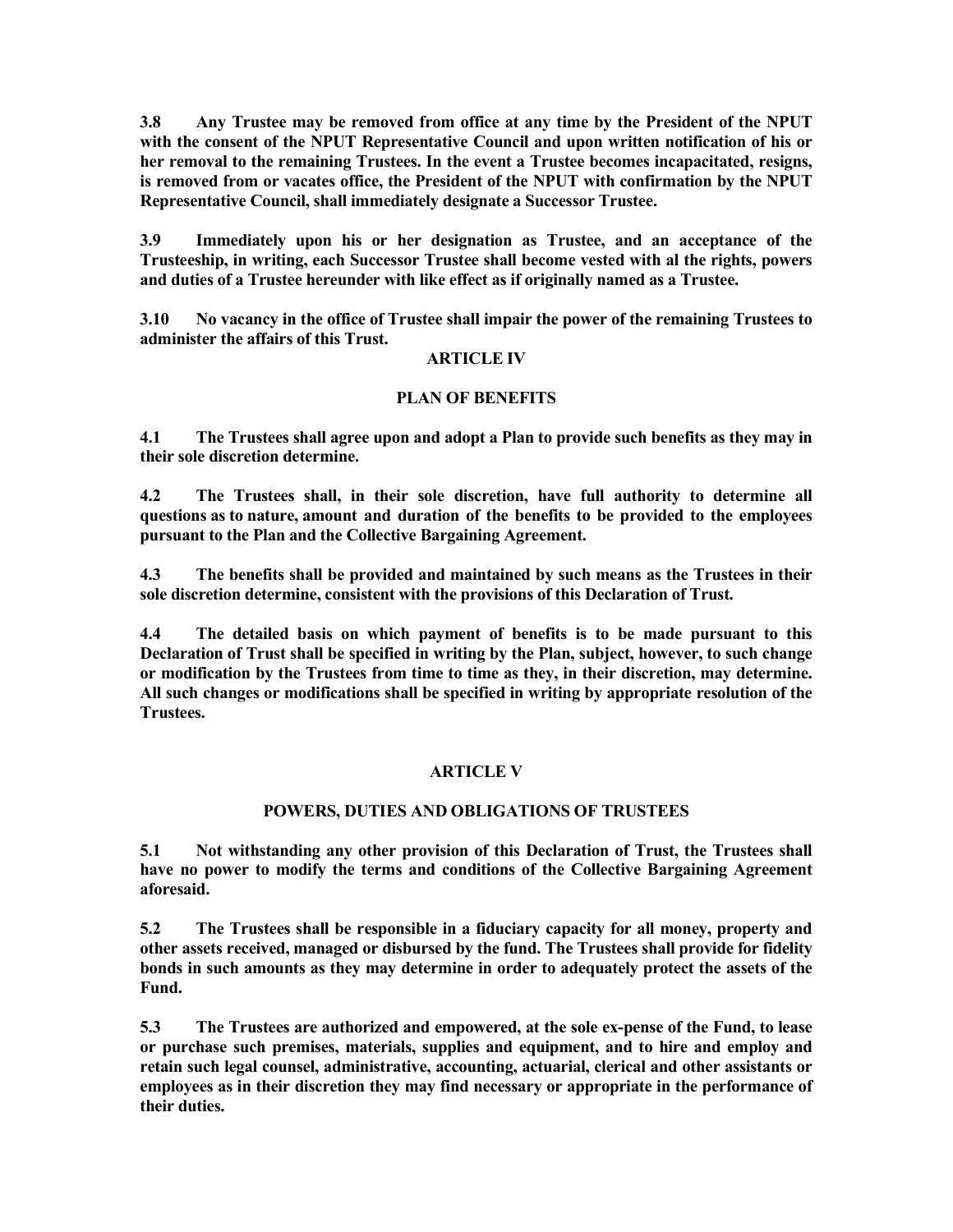5.4 The Trustees are hereby empowered, in addition to any powers set forth herein or conferred by law:

 (a) to establish and administer the Plan on behalf of the employees referred to in this instrument and to adopt rules and regulations for such purpose.

 (b) to invest and reinvest all or such part of the Trust Fund, as they in their sole discretion deem advisable, in such securities that are legal for the investment of Trust funds under the laws of the State of New York.

 (c) to pay over all or part of the monies or other property comprising the Fund to a bank or a firm, in trust or on such other terms and conditions as the Trustees, in their sole discretion, may deem advisable, with full power to hold, invest and reinvest the same in such securities that are legal for the in-vestment of trust funds under the laws of the State of New York, and to authorize such bank or firm to accept any securities or property which may be issued upon any reorganization, re-capitalization, consolidation, sale or merger of any corporation of which such bank or firm may hold stocks, bonds or other securities and thereafter to hold such securities and property.

 (d) to sell at public or private sale, to grant options, rent, lease, assign, encumber, invest, reinvest, disburse, manage, dispose, convert, redeem, exchange for other securities or property, or otherwise deal with the assets of the Fund at any time held by them, for such consideration, and in cash or on credit, and upon such terms and conditions as they shall deem advisable.

 (e) to enter into any and all contracts and agreements for carrying out the terms of this Declaration of Trust and for the efficient administration of the Fund.

 (f) to compromise, settle, arbitrate and release claims or demands in favor of or against the Fund or the Trustees on such terms and conditions as the Trustees may deem advisable.

 (g) to keep all or any of the Fund in such bank or financial institution as they may select.

 (h) to deposit, keep, or withdraw any securities or other property comprising a part of the Fund registered or held in the name of the Fund or in the name of a nominee of such bank or financial institution.

 (i) to establish and accumulate, as part of the Fund, a reserve or reserves, adequate in the opinion of the Trustees, to carry out the purpose of the Fund.

 (j) to have paid out of the Fund al taxes of any and all kinds levied or assessed under the existing or future laws upon or in respect to the Fund or any money, property, or securities forming a part thereof.

 (k) to do all acts, whether or not expressly authorized herein, which the Trustees may deem necessary for the protection of Fund property or to accomplish the general objectives of enabling the employees to obtain benefits in the most efficient and economical manner.

5.5.1 No Trustee acting hereunder shall be personally liable for any liabilities or debts of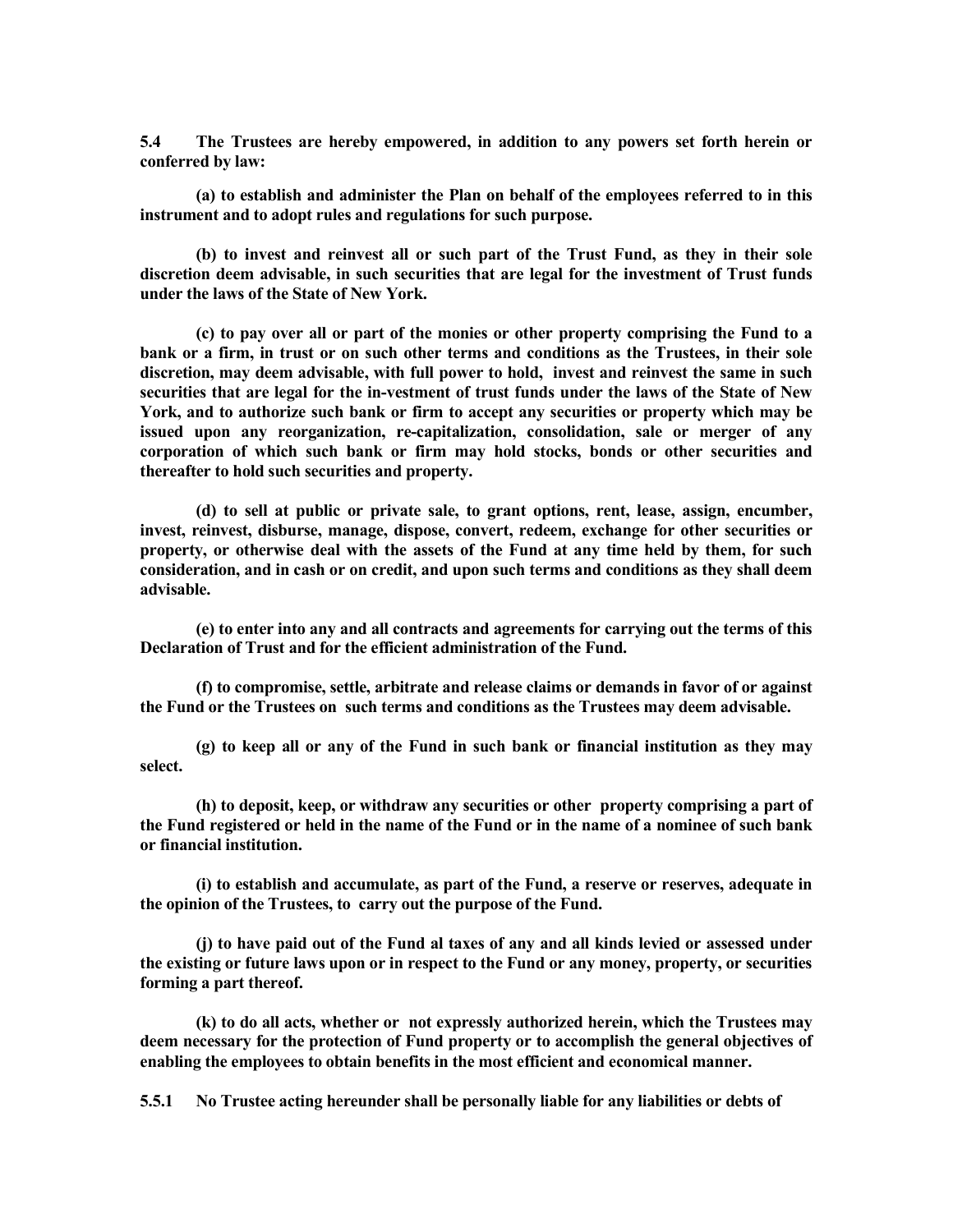the Fund or for the proper discharge of the obligations created hereunder or under the Plan established pursuant thereto, but the same shall be paid only out of the Fund and until paid, shall constitute a charge upon such Fund.

5.6 The Trustees and each individual Trustee shall not be liable for any error of judgment, or for any action taken upon advice of counsel, or for any loss arising out of any act or omission in the execution of their duties so long as they act in good faith and without willful misconduct, bad faith or gross negligence, be personally liable for the acts or omissions (whether performed at the request of the Trustees or not) of any other Trustee or of

any agent or attorney elected or appointed by or acting for the Trustee.

5.7 The Trustees shall be fully protected in acting upon any instrument, certificate, or paper believed by them to be genuine and to be signed or presented by the proper person or persons, and shall be under no duty to make any investigation or inquiry as to any statement contained in any such writing, but may accept the same as conclusive evidence of the truth and accuracy of the statements therein contained.

5.8 The NPUT shall in no way be liable in any respect for any of the acts, omissions, or obligations of the Trustees, individually or collectively.

5.9 The Trustees shall insure that true and accurate books of account and records are kept of their transactions and shall report thereon at least annually to the NPUT. Such reports shall be available at all times for inspection by the NPUT at the principal office of the Fund. The books of account of the Trustees and the records of their financial transactions shall be audited at least annually.

5.10 The Trustees may authorize a Trustee or Trust Administrator to execute any notice, certificate, document or other instrument in writing, and all persons, partnerships, corporations, or associations may rely upon the foregoing as having been duly authorized and binding on the Fund and the Trustees.

5.11 All monies received / invested by the Trustees hereunder, the Trustees shall appoint two (2) agents, employees or Trustees, of the Trust Fund to:

(1) Deposit said monies in such banks or financial institutions as the Trustees may designate for that purpose.

(2) Withdraw monies from such account or accounts only by check signed by both of these authorized agents,

(3) Obtain Trustee approval of the following, then agents will apply for and secure, or terminate or close a Certificate of Deposit.

(a) the institution

(b) amount to be deposited

(c) period of deposit

(d) guaranteed percent interest (yield)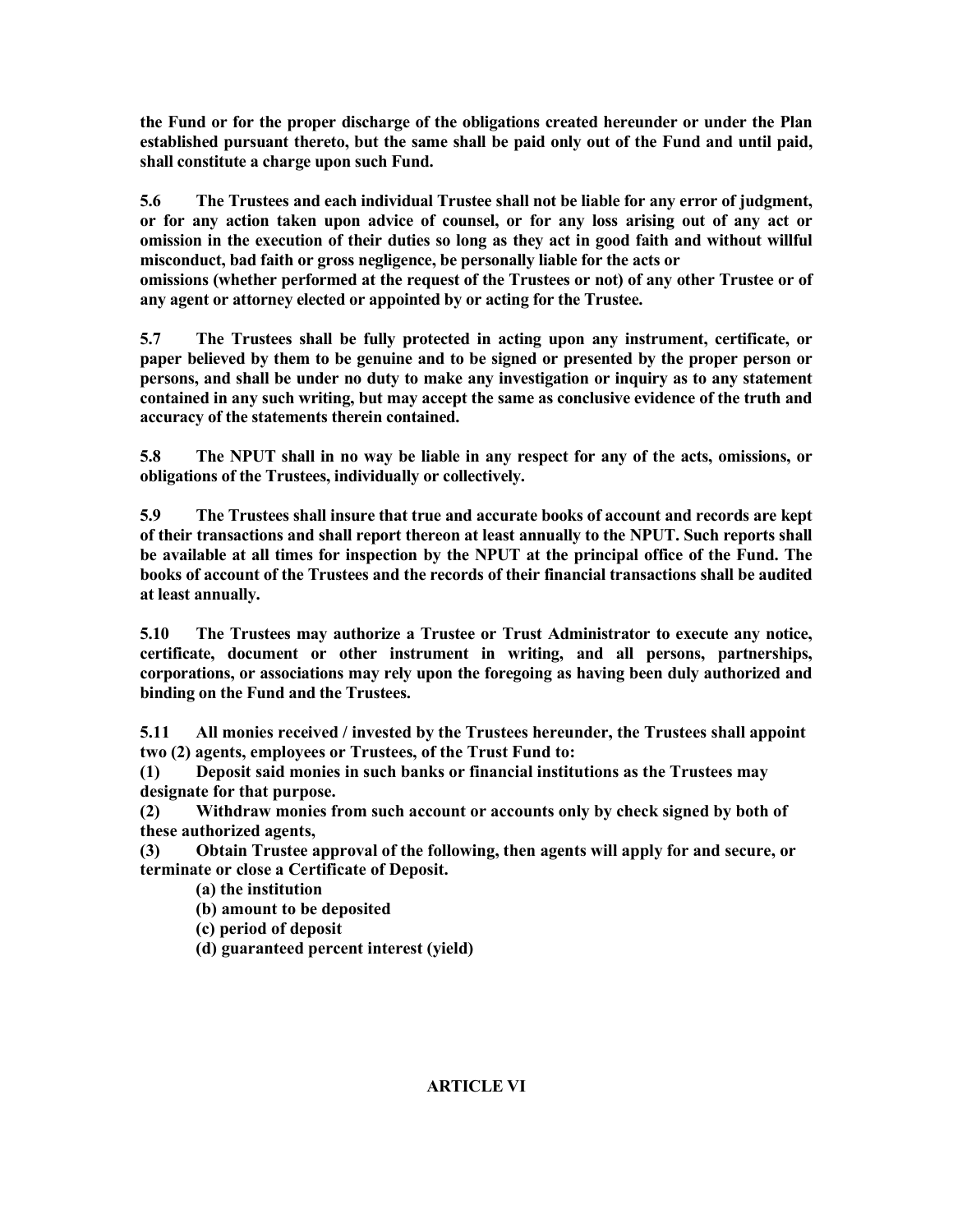#### REORGANIZATIONAL MEETING

6.1 A Reorganizational Meeting shall be the first meeting of the fiscal year, at which time the:

(a) Trustee Chairperson shall be elected from the Trustees. The term of office shall commence on the date of their election and continue until the first meeting of the next fiscal year.

(b) New and Re-appointed Trustees shall sign the acceptance of office statement acknowledging and accepting the terms of the Declaration of Trust.

(c) Conflict of interest statement will be signed by Trustees, officers and persons in the employ of the Trust.

#### ARTICLE VII

#### OFFICERS AND MEETINGS OF THE TRUSTEES

7.1 The Trustees shall elect a Chairperson from among the Trustees. The term of such officer shall commence on the date of their election and continue to the following June 30.

7.2 Meetings of the Trustees shall be held at such time and location as determined by the Chairperson and shall be called by the Trust Administrator with proper notice to all Trustees.

7.3 At all meetings of the Trustees, the attendance of three (3) Trustees shall be required as a quorum for the transaction of business.

7.4 At a meeting of the Trustees a vote of three (3) Trustees shall constitute a vote of the Trustees.

7.5 The President of NPUT acting in his or her capacity as President shall appoint annually effective July 1<sup>st</sup> of each year, a NPUT Executive Board Member to act in his or her behalf as Trustee pro tempore to vote at Trust meetings in the absence of the NPUT President. Written notice of said appointment shall be given by the NPUT President to other Trustees. The Trustee pro tempore shall attend all Trustee meetings. In the event the President of the NPUT and the Trustee pro tempore attend a Trust meeting, only the President and not the Trustee tempore may cast a vote. Trustee pro tempore shall report actions of the Trust to the President.

7.6 Action of the Trustees may also be taken by them in writing without a meeting, provided, however, that in such cases there shall be unanimous written concurrence on such action by all the Trustees, and such action will be recorded in the minutes of the next meeting of the Trustees.

7.7 The Trustees shall keep minutes of all their meetings, resolutions and actions.

#### ARTICLE VIII

#### CONTRIBUTIONS TO THE FUND

8.1 The contributions to the Fund shall be those monies paid by the Board of Education of the New Paltz School District pursuant to the Collective Bargaining Agreement or any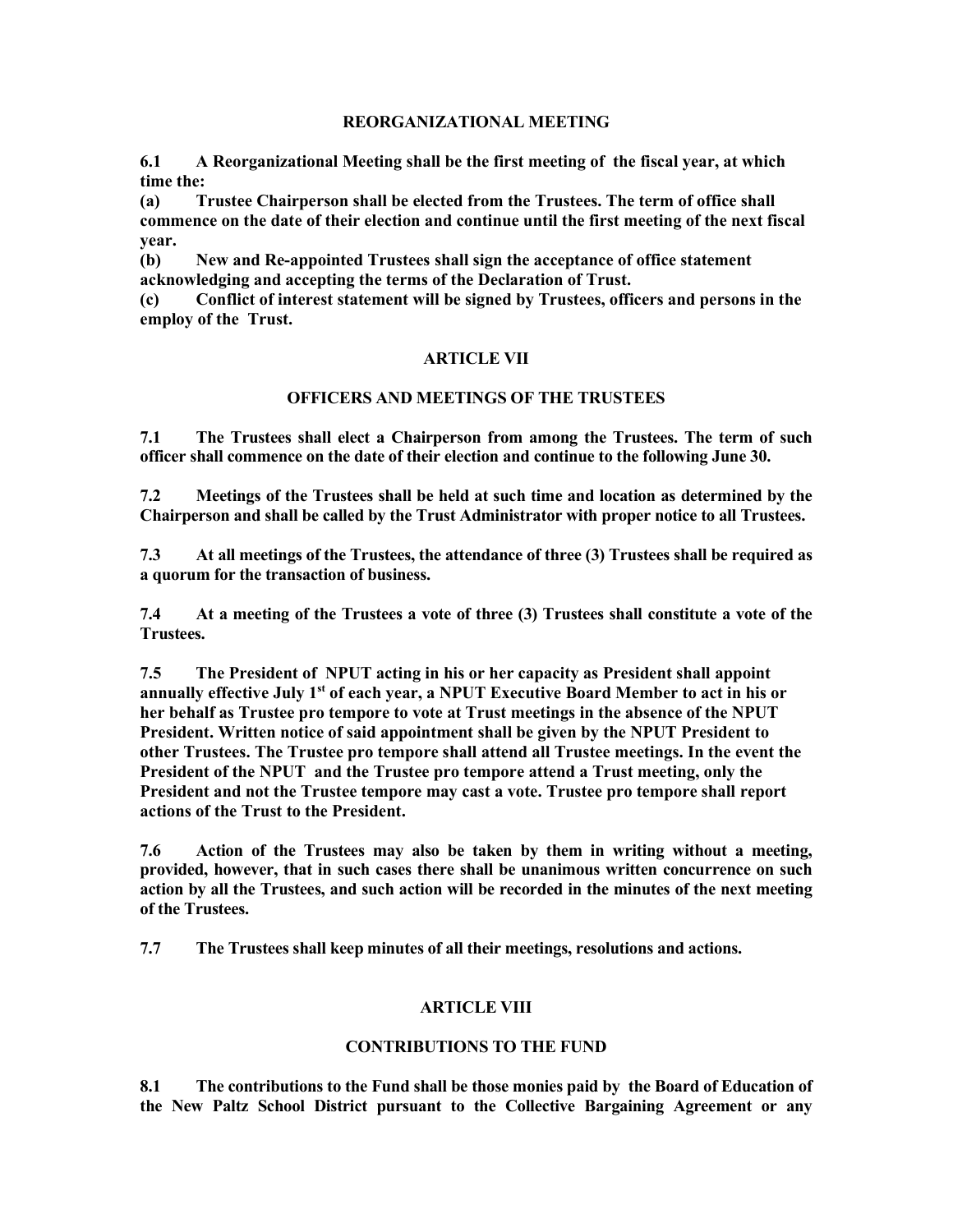amendment, supplement or subsequent collective bargaining agreement, or any agreement the District may have with the Trustees for the provision of benefits for other District employees.

8.2 Contributions to the Fund may also be made by covered beneficiaries in amounts and in a manner as may be determined by the Trustees.

8.3 All contributions received by the Fund shall be made for the purpose of establishing and maintaining the Plan designed to pay or provide benefits permitted under Federal Law.

8.4 Employer contributions and other payments to the Fund along with any Fund property or other assets shall be Trust funds and kept separate and apart from any and all other funds and property controlled by the District and/or the NPUT .

8.5 The Trustees may take any action necessary to enforce payment of contributions due hereunder by any individual, including but not limited to, proceedings at law and in equity.

#### ARTICLE IX

#### COMPENSATION AND EXPENSES

9.1 The Trustees shall serve without a stipend or established form of compensation from the Fund.

9.2 Trustees and others may be compensated for specific duties and tasks performed on behalf of the Fund and as authorized by the Trustees. Written vouchers, detailing the nature of work performed must be submitted to the Trustees for approval prior to payment.

9.3 Any expenses incurred by the Trustees in the performance of their duties hereunder, including proper charges and disbursements of the Trustees and expenses incurred in defending or prosecuting any action or actions brought by or against them by virtue of their official capacity shall be paid out of the Fund and until paid shall constitute a charge upon the Fund.

9.4 The Trustees shall approve a Budget for the Trust covering the operating expenses of the Trust including the expenses of the Trustees and the Trust employees. The Budget shall be forwarded to the NPUT Representative Council for review and comment by April 15 and approved by the Trustees by June 30 for the coming year.

#### ARTICLE X

#### AMENDMENT OF DECLARATION OF TRUST

10.1 The Declaration of Trust may be amended from time to time by a majority vote of the Trustees and the Representative Council of the New Paltz United Teachers. Any such amendment may be made applicable to the Fund as then or thereafter constituted, and such majority of Trustees shall have full power to fix the effective date thereof.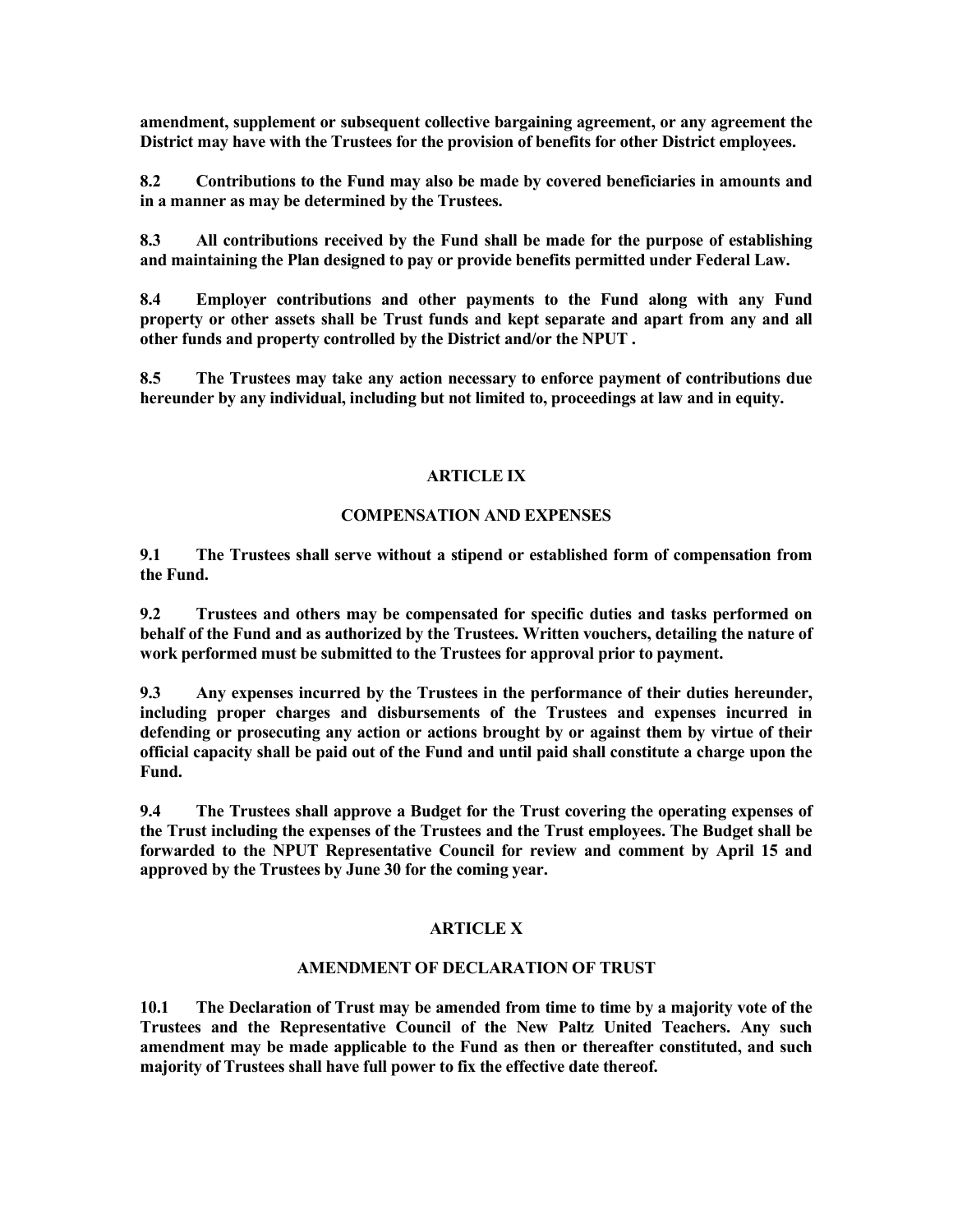10.2 Any such amendment shall be in writing, and copies thereof shall be forwarded to the NPUT and all government agencies which may be required by law or the collective bargaining agreement to be so notified.

10.3 Notwithstanding the foregoing, no amendment may be adopted which will be contrary to the laws governing trust funds of this nature, or be in conflict with the Collective Bargaining Agreement.

#### ARTICLE XI

#### CONFIDENTIALITY OF PROTECTED HEALTH INFORMATION

11.1 "A federal law, the Health Insurance Portability and Accountability Act of 1996 ("HIPAA"), requires that health plans protect the confidentiality of an Individual's private health information effective April 14, 2004. A summary of rights under HIPAA can be found in the Plan's privacy notice, which will be distributed in accordance with HIPAA and which is available from the Plan's Privacy Official, as indicated on last page of the Privacy Notice.

11.2 This Plan, and the Plan Sponsor (the Plan Sponsor for HIPAA purposes is New Paltz United Teachers ) will not use or further disclose information that is protected by HIPAA ("protected health information" or "PHI") except as necessary for treatment, payment, health care operations and plan administration, as defined by HIPAA, or as permitted or required by law.

11.3 "Payment" includes activities undertaken by the Plan to obtain premiums or determine or fulfill its responsibility for coverage and the provision of plan benefits that relate to an individual to whom health care is provided. The activities include, but are not limited to, the following:

- (a) determination of eligibility, coverage and cost sharing amounts (for example, cost of a benefit, plan maximums and copayments as determined for an individual's claim);
- (b) coordination of benefits;
- (c) adjudication of health benefit claims (including appeals and other payment disputes);
- (d) subrogation of health benefit claims;
- (e) establishing employee contributions;
- (f) risk adjusting amounts due based on enrollee health status and demographic characteristics;
- (g) billing, collection activities and related health care data processing;
- (h) claims management and related health care data processing, including auditing payments, investigating and resolving payment disputes and responding to participant inquiries about payments;
- (i) obtaining payment under a contract for reinsurance (including stop-loss and excess of loss insurance);
- (j) medical necessity reviews or reviews of appropriateness of care or justification of charges:
- (k) utilization review, including precertification, preauthorization, concurrent review and retrospective review;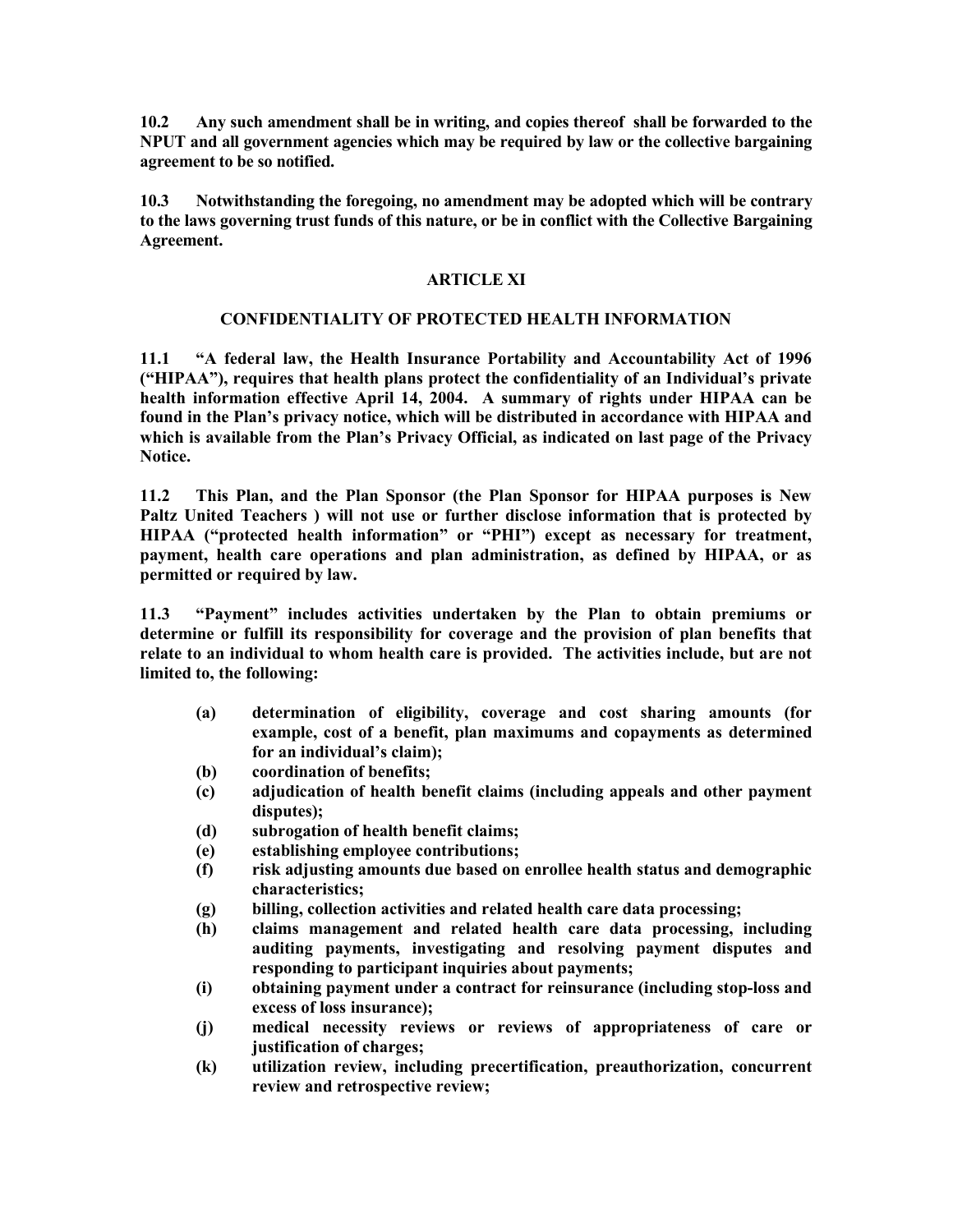- (l) disclosure to consumer reporting agencies related to the collection of premiums or reimbursement (the following PHI may be disclosed for payment purposes: name and address, date of birth, Social Security number, payment history, account number and name and address of the provider and/or health plan); and
- (m) reimbursement to the plan.
- 11.4 "Health Care Operations" include, but are not limited to, the following activities:
	- (a) quality assessment;
	- (b) population-based activities relating to improving health or reducing health care costs, protocol development, case management and care coordination, disease management, contacting health care providers and patients with information about treatment alternatives and related functions;
	- (c) rating provider and plan performance, including accreditation, certification, licensing or credentialing activities;
	- (d) underwriting, premium rating and other activities relating to the creation, renewal or replacement of a contract of health insurance or health benefits, and ceding, securing or placing a contract for reinsurance of risk relating to health care claims (including stop-loss insurance and excess of loss insurance);
	- (e) conducting or arranging for medical review, legal services and auditing functions, including fraud and abuse detection and compliance programs;
	- (f) business planning and development, such as conducting cost-management and planning-related analyses related to managing and operating the Plan, including formulary development and administration, development or improvement of payment methods or coverage policies;
	- (g) business management and general administrative activities of the Plan, including, but not limited to:
	- (h) management activities relating to the implementation of and compliance with HIPAA's administrative simplification requirements, or
	- (i) customer service, including the provision of data analyses for policyholders, plan sponsors or other customers;
	- (j) resolution of internal grievances; and
	- (k) due diligence regarding a merger with a potential successor in interest, if the potential successor in interest is a "covered entity" under HIPAA or, following completion of the merger, will become a covered entity.

11.5 Only the trustees, administrator, treasurer, privacy official, counsel and certified public accounting firm will be given access to PHI, ( they are identified on the last page of the Privacy Notice) who assist in the Plan's administration will have access to an individual's protected health information. These individuals may only have access to use and disclose an individual's protected health information for plan administration functions that the Plan and Plan Sponsor performs for the Plan. This Plan provides a complaint mechanism for resolving noncompliance matters. If these individuals do not comply with the above rules, they will be subject to disciplinary sanctions.

11.6 By law, the Plan has required all of its business associates to also observe HIPAA's privacy rules. In particular, the Plan will not, without authorization, use or disclose an Individual's protected health information for employment related actions and decisions or in connection with any other benefit or employee benefit plan of the Plan Sponsor.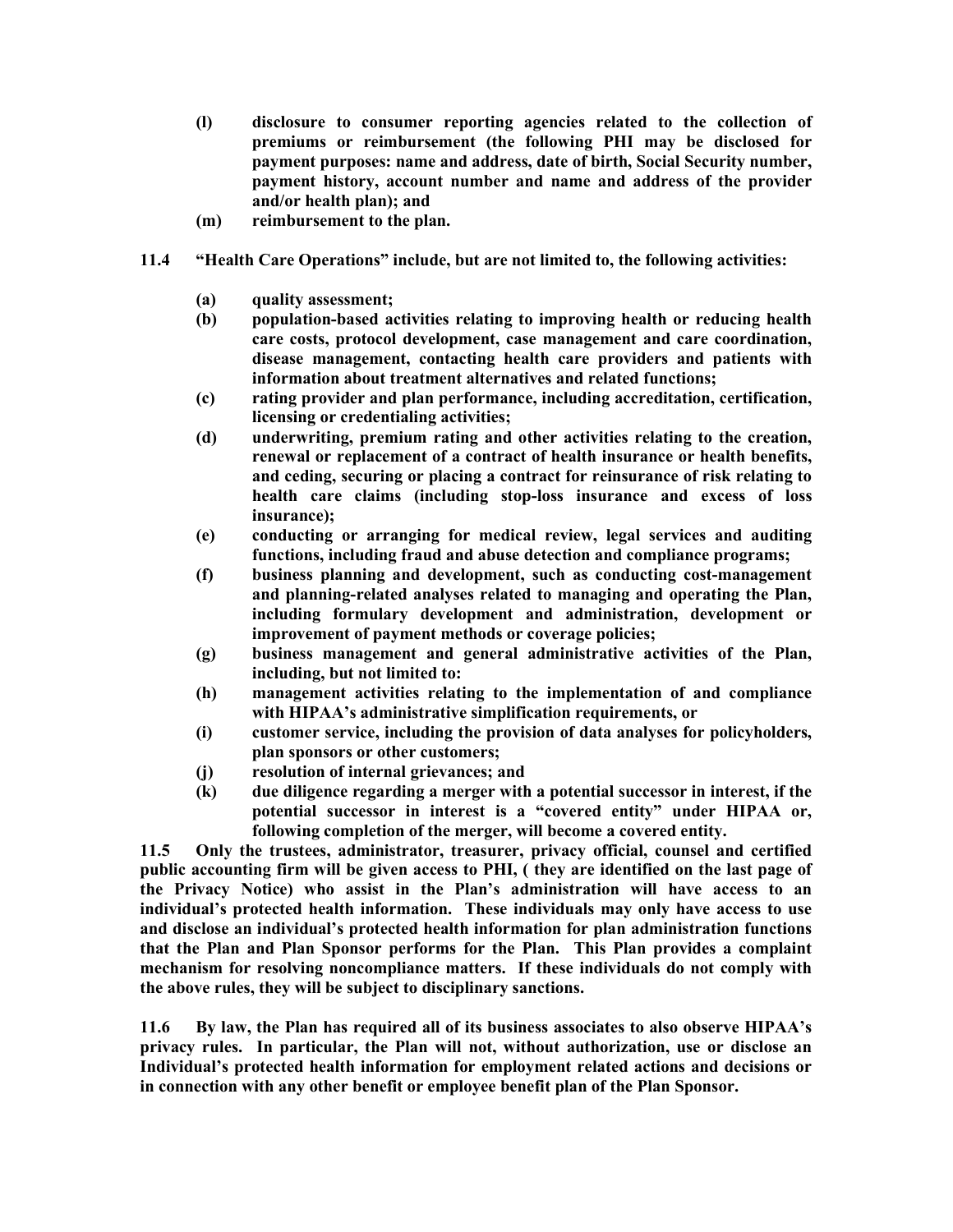11.7 HIPAA provides that this Plan may disclose an Individual's protected health information to the Plan Sponsor only upon receipt of a Certification by the Plan Sponsor that it agrees to the following: (a) not use or further disclose the information other than as permitted or required by the plan documents or as required by law; (b) ensure that any agents, including a subcontractor, to whom it provides protected health information received from this Plan agree to the same restrictions and conditions that apply to the Plan Sponsor with respect to such information; (c) not use or disclose the information for employment related actions in connection with any other benefit or employee benefit plan of the Plan Sponsor; (d) report to this Plan any use or disclosure of the information that is inconsistent with the uses or disclosures provided for of which it becomes aware; (e) make available protected health information; (f) make available protected health information for amendment and incorporate any amendments to protected health information; (g) make available the information required to provide an accounting of disclosures; (h) make its internal practices, books, and records relating to the use and disclosure of protected health information received from this Plan available to the Secretary of the U.S. Department of Health and Human Services for purposes of determining compliance by this Plan; (i) if feasible, return or destroy all protected health information received from this Plan that the Plan Sponsor still maintains in any form and retain no copies of such information when no longer needed for the purpose for which the disclosure was made, except that, if such return or destruction is not feasible, limit further uses and disclosures to those purposes that make the return or destruction of the information infeasible; and (j) maintain adequate separation between the Plan and the Plan Sponsor. The Plan Sponsor has made such Certification to the Privacy Official; American Family Life Assurance Company of New York; Davis Vision; Delta Dental Insurance Company of New York; MedAmerica Life Insurance Company; and United States Life Insurance Company of New York.

11.8 Under HIPAA, an Individual has certain rights with respect to his or her protected health information, including certain rights to inspect and copy the information, receive an accounting of certain disclosures of the information and, under certain circumstances, amend the information. An Individual also has the right to file a complaint with this Plan or with the Secretary of the U.S. Department of Health and Human Services if he or she believes his or her rights under HIPAA have been violated.

11.9 This Plan's privacy notice provides a summary of an Individual's rights under HIPAA's privacy rules. For a copy of the notice, an Individual should contact the Privacy Official, as indicated on the last page of the Privacy Notice. If an Individual has questions about the privacy of his or her health information or if he or she wishes to file a complaint under HIPAA, he or she should contact the Privacy Official, as indicated on the last page of the Privacy Notice .

#### ARTICLE XII

#### DURATION AND TERMINATION OF FUND

12.1 The Fund created by this Declaration of Trust is intended to continue during the existence of any collective bargaining agreement or other agreement which provides for contributions made as and for the benefits of the employees pursuant to said collective bargaining agreement or other agreements.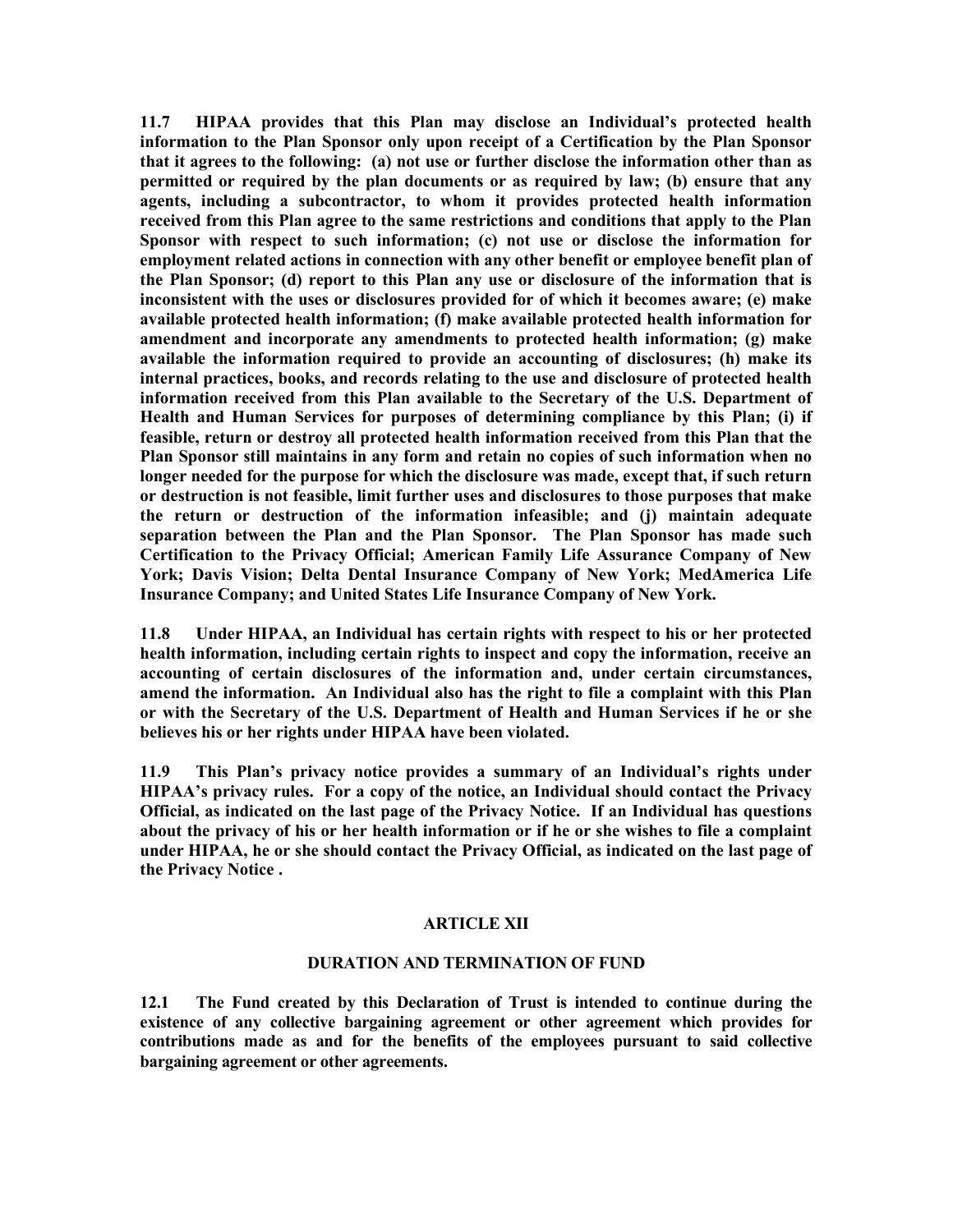12.2 This Declaration of Trust may be terminated by an instrument in writing executed by the Trustees and done at the direction of the NPUT.

12.3 Upon the termination of the Fund, the Trustees shall continue as Trustees for the purpose of completing and finalizing the affairs of the Fund and shall apply the assets of the Fund to pay or to provide for the payment of any obligations of the Fund and shall distribute and apply any remaining surplus in such manner as will in their opinion best effectuate the purpose of the Declaration of Trust, provided, however, that no part of the assets of the Fund shall be diverted to purposes other than for the exclusive benefit of the employees, their families, beneficiaries or dependents, and retirees, the administrative expenses of the Fund and other payments in accordance with the provisions of this Declaration of Trust. Under no circumstances shall any portion of the corpus or income of the Fund, directly or indirectly, revert or accrue to the benefit of the District or the NPUT or to employees and/or their dependents or beneficiaries and retirees, except for the payment of benefits, as provided herein and in the rules and regulations adopted by the Trustees.

#### ARTICLE XIII

#### MISCELLANEOUS PROVISIONS

13.1 No employee or retiree or any person claiming by or through such employee, including his or her family, dependents, beneficiary and/or legal representative, shall have any rights, title or interest in or to the Fund, or any property of the Fund, or any part thereof, except as specifically provided for in the Plan or in the Declaration of Trust. Benefits under the Plan shall be payable only out of the Fund and only to the extent that there are available assets in the Fund. Neither the Trustees nor the NPUT shall have any legal obligation, responsibility or liability for any loss or depreciation of the Fund nor the payment of any benefit under the Plan or under this Declaration of Trust.

13.2 No monies, property, or equity, of any nature whatsoever in the Fund, or policies or benefits or monies payable therefrom, shall be subject in any manner by any employee or person claiming through such employee to anticipation, alienation, sale, transfer, assignment, pledge, encumbrance, garnishment, mortgage, lien or charge, and any attempt to cause the same to be subject thereto shall be null and void.

13.3 Conflict of Interest. No trustee, officer or person in the employ of the Benefit Trust Fund shall solicit or receive, directly or indirectly, any thing of value from any person or entity doing business with the Benefit Trust Fund or providing services to the Benefit Trust Fund or benefits to its beneficiaries. However, a trustee, officer or person in the employ of the Benefit Trust Fund , may receive from the Benefit Trust Fund reasonable compensation for necessary services and expenses rendered or incurred by him/her in connection with his/her official duties as a trustee, officer or person in the employ of the Benefit Trust Fund.

(1) Trustees, officers or persons in the employ of the Benefit Trust Fund shall acknowledge adherence to the Conflict of Interest policy at the annual Reorganizational Meeting.

13.4 No party dealing with the Fund shall be obligated to see to the application of any funds or property of the Fund or to see that the Trustees have complied with the terms of the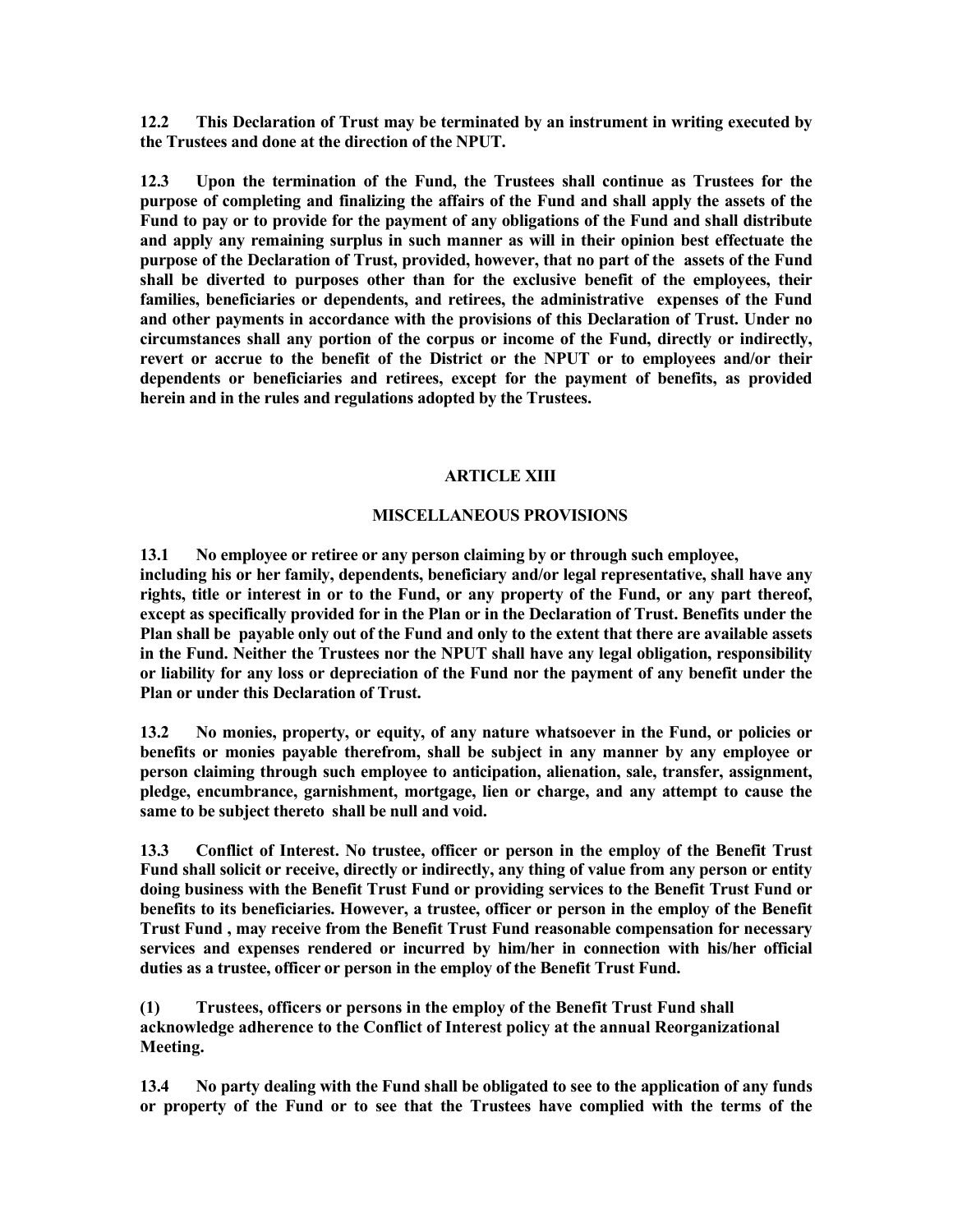Declaration of Trust, and every instrument executed by the Trustees shall be conclusive in favor of any party relying thereon:

 (a) at the time of the delivery of said instrument, the Declaration of Trust was in force and effect;

 (b) that said instrument was executed in accordance with the terms and conditions of the Declaration of Trust and

(c) the Trustees were duly authorized and empowered to execute such instrument.

13.5 Each of the provisions of this Declaration of Trust shall be deemed to be separate and distinct, such that in the event that any portion of this Declaration of Trust shall be held by a court of competent jurisdiction to be invalid and unenforceable as to any of the parties hereto, all other provisions hereof shall be valid and enforceable as to each of the parties hereto.

13.6 Wherever any words are used in this Declaration of Trust in the singular form, they shall be construed as though they were also used in the plural form in all situations where they would so apply, and where any words are used in this Declaration of Trust in the plural form, they shall be construed as they were also used in the singular form in all situations where they would so apply.

13.7 This Declaration of Trust is accepted by the Trustees in New Paltz, New York and such place shall be deemed the situs of the Fund created hereunder. All questions pertaining to validity, construction and administration shall be determined in accordance with the laws of such State.

#### ARTICLE XIV

#### **EXECUTION**

14.1 IN WITNESS THEREOF, the parties hereto have executed this Declaration of Trust the day and year first above set forth.

NEW PALTZ UNITED TEACHERS NEW PALTZ UNITED TEACHERS BENEFIT TRUST FUND TRUSTEES Ronald D. Simon, President Juliette Cosh Trustee Albert A.J. Fiore, Trustee Date: May 30, 1995 Ronald D. Simon, Trustee

Amended February 15, 1996 :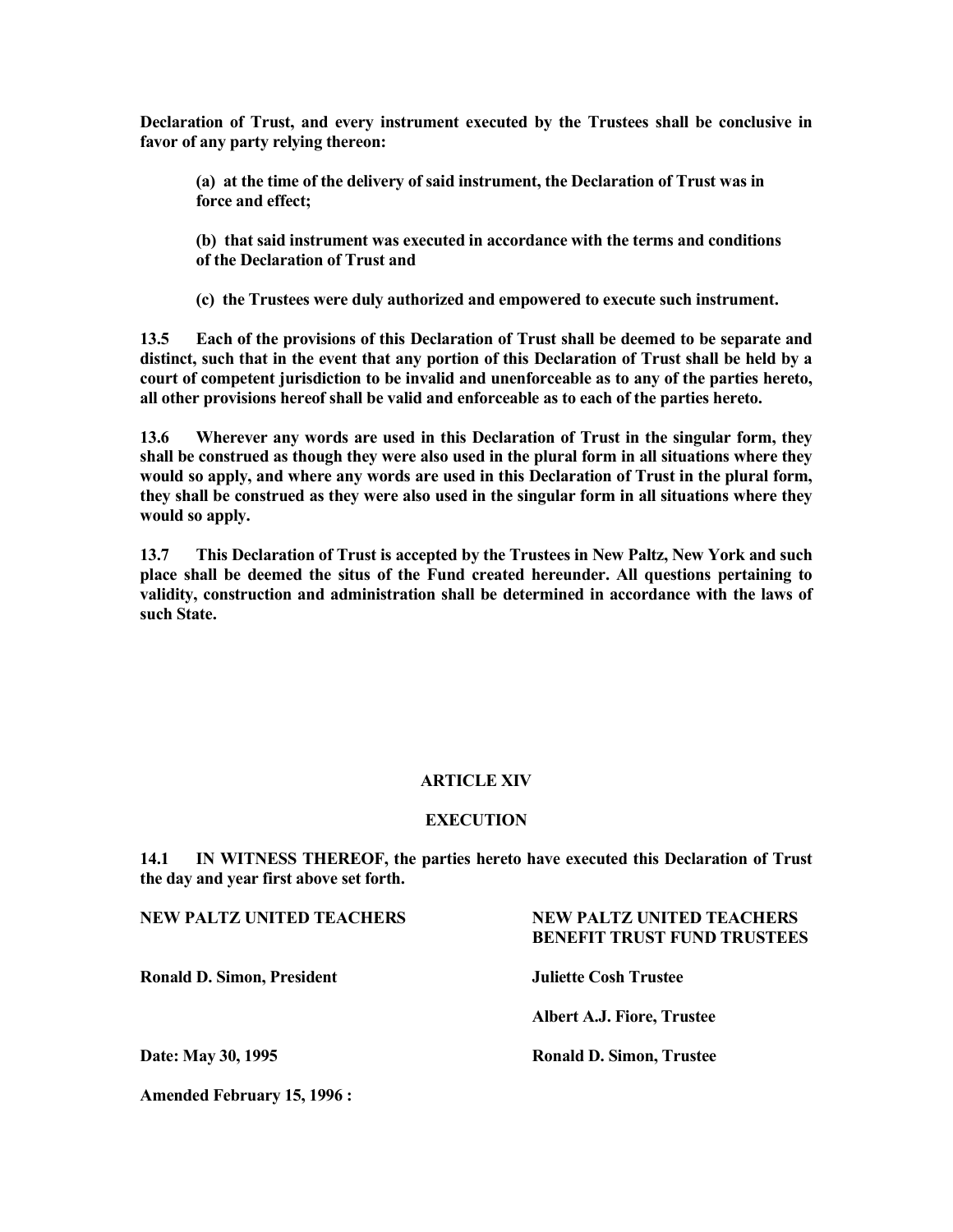| <b>Article V (5.11)</b> | <b>Financial - Dual Signatures</b> |
|-------------------------|------------------------------------|
| Article VI (6.1)        | <b>Delete Secretary</b>            |

#### ARTICLE XIV

#### **EXECUTION**

#### 14.1 IN WITNESS THEREOF, the parties hereto have executed this Declaration of Trust the day and year first above set forth.

### NEW PALTZ UNITED TEACHERS NEW PALTZ UNITED TEACHERS BENEFIT TRUST FUND TRUSTEES Ronald D. Simon, President Joseph DeRise, Trustee Kieran Bell, Trustee Ginger King, Trusee Donna Utley, Trustee Date: July 1, 2004 Ronald D. Simon, Trustee Amended April 14, 2004 : Trust Minutes of 3/11/04 Representative Council of 3/31/04 Article  $X(10.1 - 10.9)$  HIPAA Confidentiality Requirements (New)

Article X moved to Article XI Article XI moved to Article XII Article XII to Article XIII

| Amended July $1, 2004$ : |  | <b>Trust Minutes of 3/11/04</b>          |
|--------------------------|--|------------------------------------------|
|                          |  | <b>Representative Council of 3/31/04</b> |
| $\cdots$                 |  |                                          |

Article II (2. 4), Change 3 to 5 Trustees Article III (3. 2) Change 3 to 5 Trustees

#### ARTICLE XIV

#### **EXECUTION**

14.1 IN WITNESS THEREOF, the parties hereto have executed this Declaration of Trust the day and year first above set forth.

NEW PALTZ UNITED TEACHERS NEW PALTZ UNITED TEACHERS

BENEFIT TRUST FUND TRUSTEES

Ronald D. Simon< President Kieran Bell, Trustee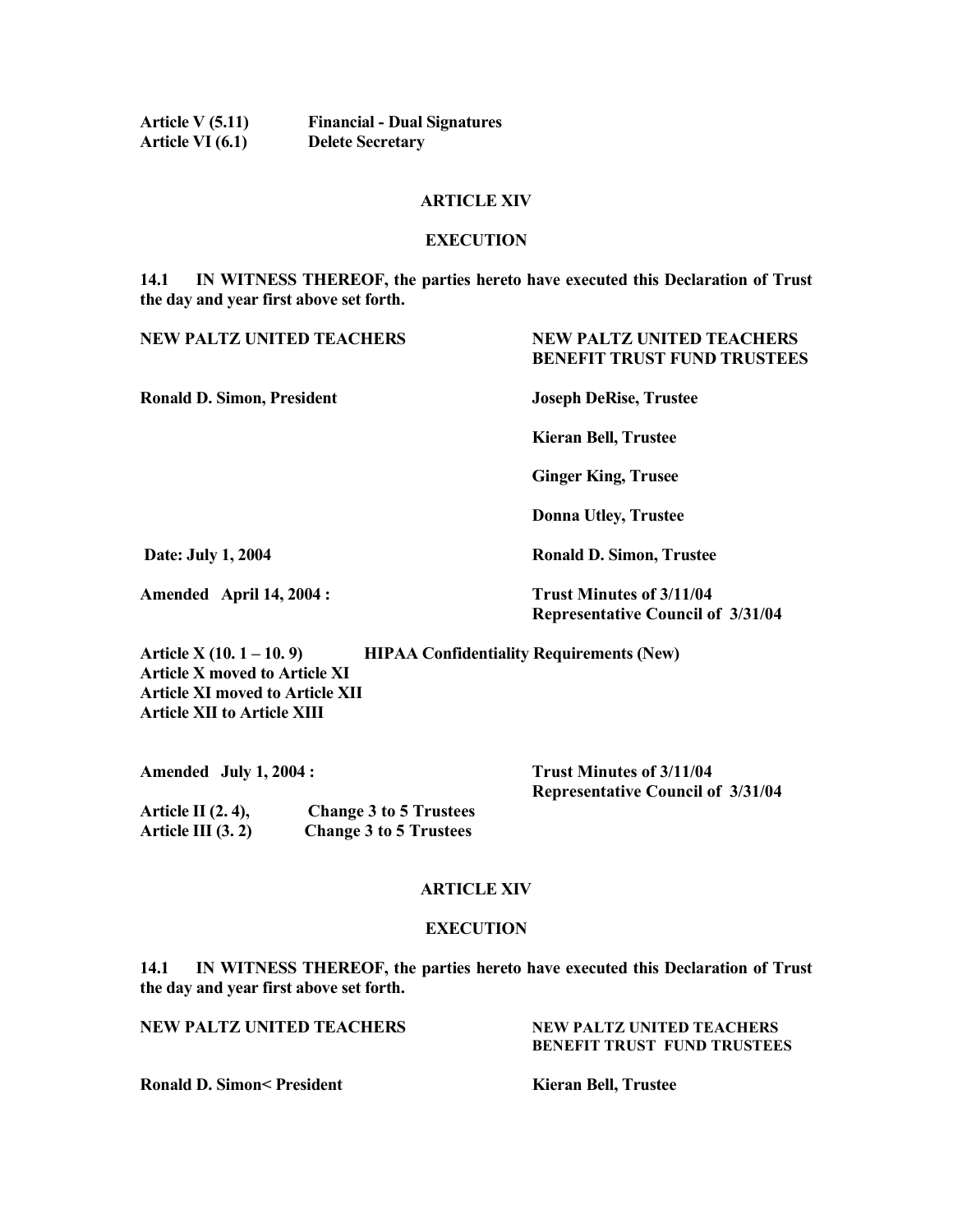Diane Batista, Trustee

Janice Pallus, Trustee

Dal Veeder, Trustee

Date: July 1, 2012 Ronald D. Simon, Trustee

Representative Council of 8/29/12

Amended July 1, 2012 : Trust Minutes of 8/28/12

Article III (3.2) Retiree as Trustee (New)

ARTICLE XIV

#### **EXECUTION**

14.1 IN WITNESS THEREOF, the parties hereto have executed this Declaration of Trust the day and year first above set forth.

#### NEW PALTZ UNITED TEACHERS NEW PALTZ UNITED TEACHERS

BENEFIT TRUST FUND TRUSTEES

Ronald D. Simon, President Kieran Bell, Trustee

Diane Batista, Trustee

Janice Pallus, Trustee

Ann Sheldon, Trustee

Date: January 1, 2014 **Ronald D. Simon, Trustee** 

Amended January 1, 2014 : Trust Minutes of 11/19/13

Effective 1/1/14, Minutes of 3/18/14

Representative Council of 12/18/13

Article VI (6.2, 6.3) Change Quorum from 2 to 3 Trustees Article XII (12.3) Conflict of Interest (New) Article XII (12.3) moved to Article XII (12.4) Article XII (12.4) moved to Article XII (12.5) Article XII (12.5) moved to Article XII (12.6) Article XII (12.6) moved to Article XII (12.7)

#### ARTICLE XIV

#### **EXECUTION**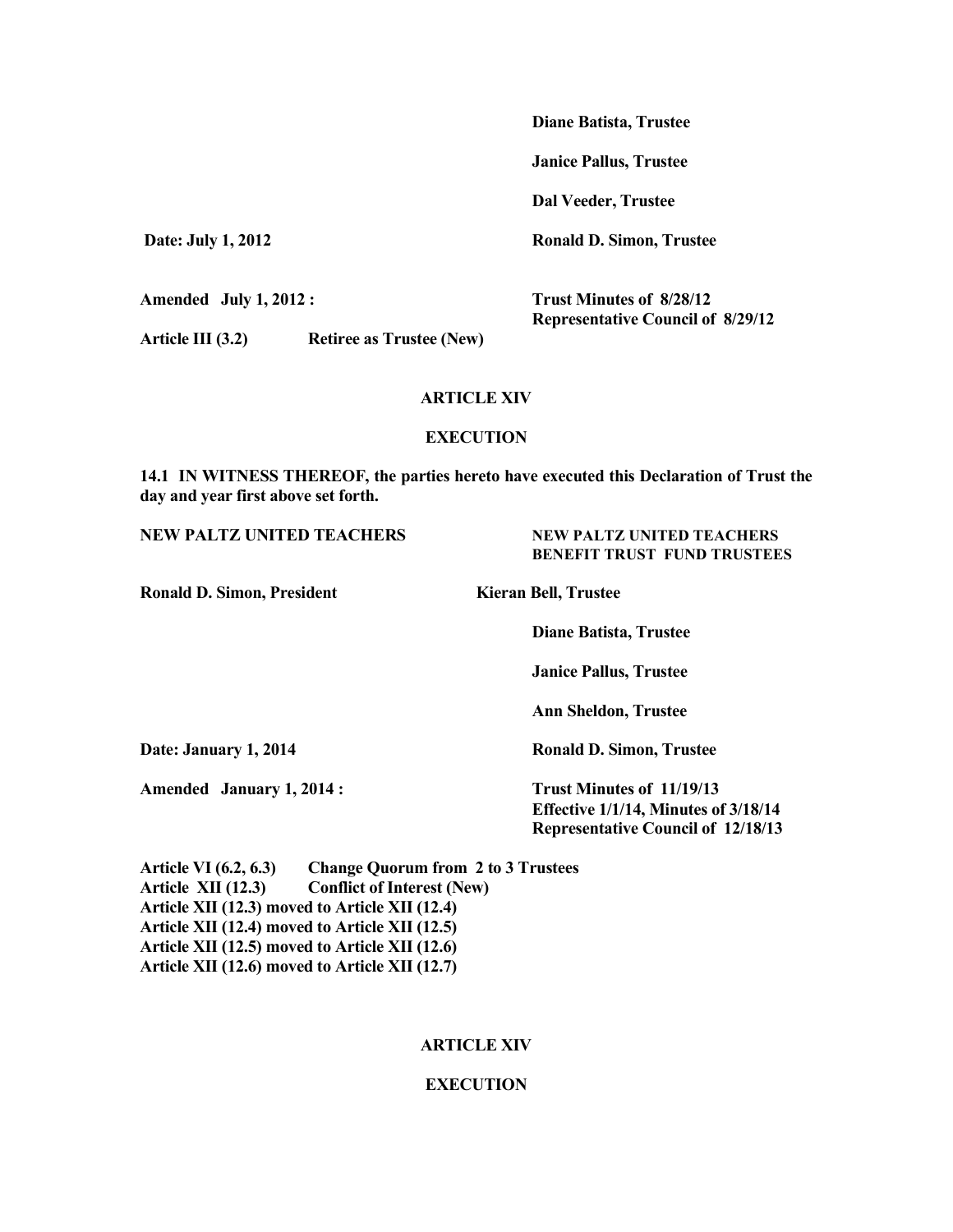14.1 IN WITNESS THEREOF, the parties hereto have executed this Declaration of Trust the day and year first above set forth.

| <b>NEW PALTZ UNITED TEACHERS</b>                                                             |                                                                                                                                                                                      | <b>NEW PALTZ UNITED TEACHERS</b><br><b>BENEFIT TRUST FUND TRUSTEES</b>                                                       |  |
|----------------------------------------------------------------------------------------------|--------------------------------------------------------------------------------------------------------------------------------------------------------------------------------------|------------------------------------------------------------------------------------------------------------------------------|--|
| <b>Arielle Chiger, President</b>                                                             |                                                                                                                                                                                      | <b>Diane Batista, Trustee</b>                                                                                                |  |
|                                                                                              |                                                                                                                                                                                      | <b>Kieran Bell, Trustee</b>                                                                                                  |  |
|                                                                                              |                                                                                                                                                                                      | <b>Janice Pallus, Trustee</b>                                                                                                |  |
|                                                                                              |                                                                                                                                                                                      | <b>Ann Sheldon, Trustee</b>                                                                                                  |  |
| Date: July 16, 2016                                                                          |                                                                                                                                                                                      | <b>Arielle Chiger, Trustee</b>                                                                                               |  |
| Amended July 1, 2016:                                                                        |                                                                                                                                                                                      | Trust Minutes of 2/29/16, 3/29/16<br><b>Effective 7/1/16, Minutes of 8/18/16</b><br><b>Representative Council of 7/16/16</b> |  |
| Article $V(5.11)$                                                                            | <b>Dual Signatures - Approval of</b><br>two (2) agents to deposit in,<br>withdraw from financial<br>accounts and service CD accounts                                                 |                                                                                                                              |  |
| <b>Article VI</b><br>Article VI (6.1)<br><b>ALL subsequent Articles</b><br>moved forward     | <b>Reorganizational Meeting (New)</b><br><b>First Meeting of the Fiscal Year (New)</b>                                                                                               |                                                                                                                              |  |
| Article VII (7.2)                                                                            | <b>Meetings - Chairperson determines</b><br>time and location - notification by<br>the Trust Administrator                                                                           |                                                                                                                              |  |
| Article VII (7.5)                                                                            | <b>Alternate to the President of the</b><br><b>NPUT</b> (New)                                                                                                                        |                                                                                                                              |  |
| Article VII (7.5) moved to Article VII (7.6)<br>Article VII (7.6) moved to Article VII (7.7) |                                                                                                                                                                                      |                                                                                                                              |  |
| <b>Article XIII</b><br>Article XIII (13.3)<br>(1)                                            | <b>Miscellaneous Provisions</b><br><b>Conflict of Interest</b><br><b>Conflict of Interest - Adherence</b><br>by Trustees, officers or persons<br>in employ of the Benefit Trust Fund |                                                                                                                              |  |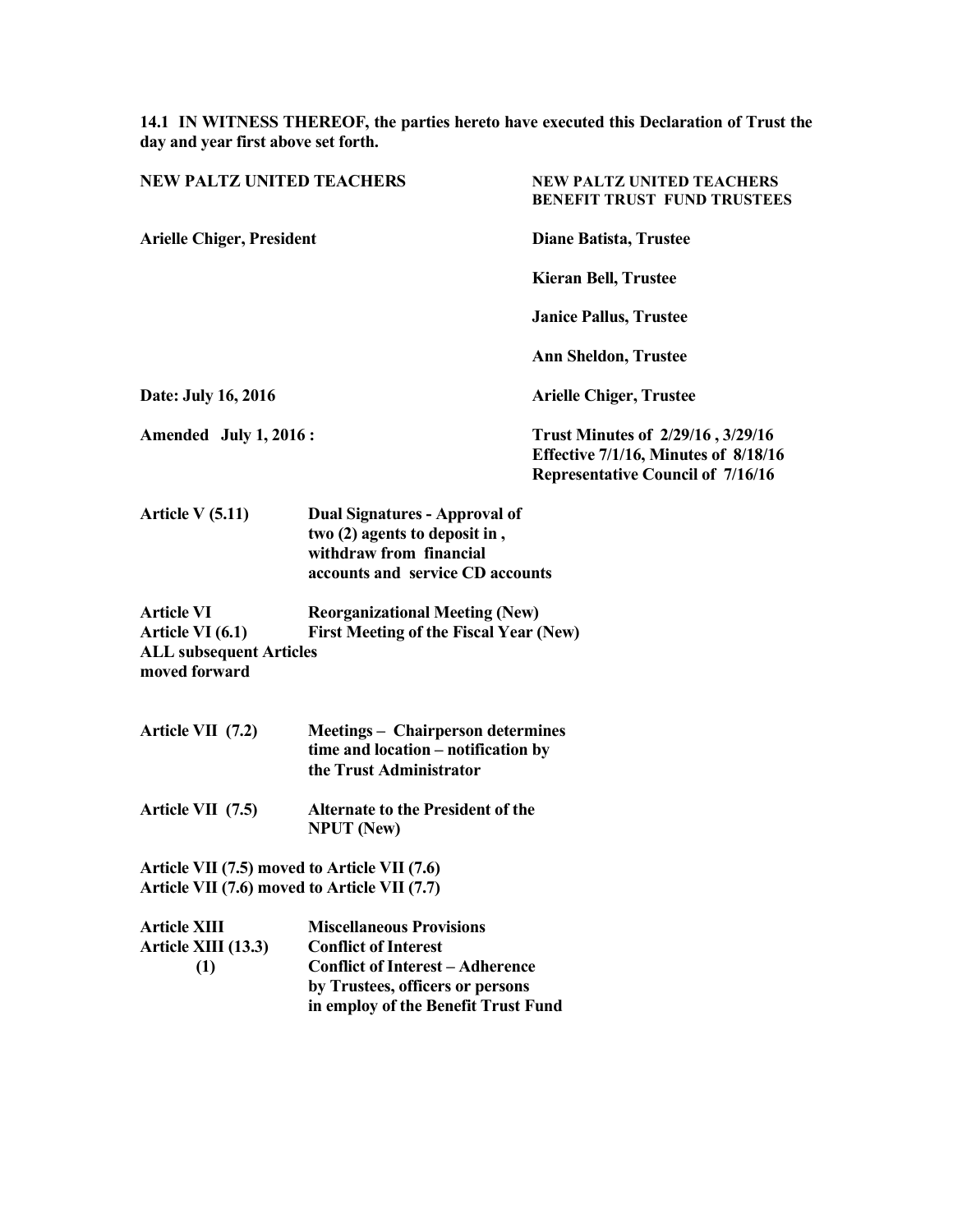#### NPUT NEW PALTZ UNITED TEACHERS BENEFIT TRUST

Ron Noelle, Administrator **No. 2008** Juliette Cosh, Chairperson Janis Witz, Treasurer Al Fiore, Trustee

Ron Simon, Trustee

 TRUST\DOT\AMEND February 15, 1996

#### TRUST Resolutions Amending the Declaration of Trust

TRUSTEES MEETING............MINUTES & RESOLUTIONS............. FEBRUARY 15,1996 TRUST ADMINISTRATOR'S REPORT, Ron Noelle NEW BUSINESS

Discussed the two areas of the DOT that we are not in compliance with:

 A Trustee is to be the Secretary or do we wish to adopt a position of Secretary-Treasurer. It was resolved that the Trust Administrator shall serve as Secretary and the DOT shall be modified accordingly: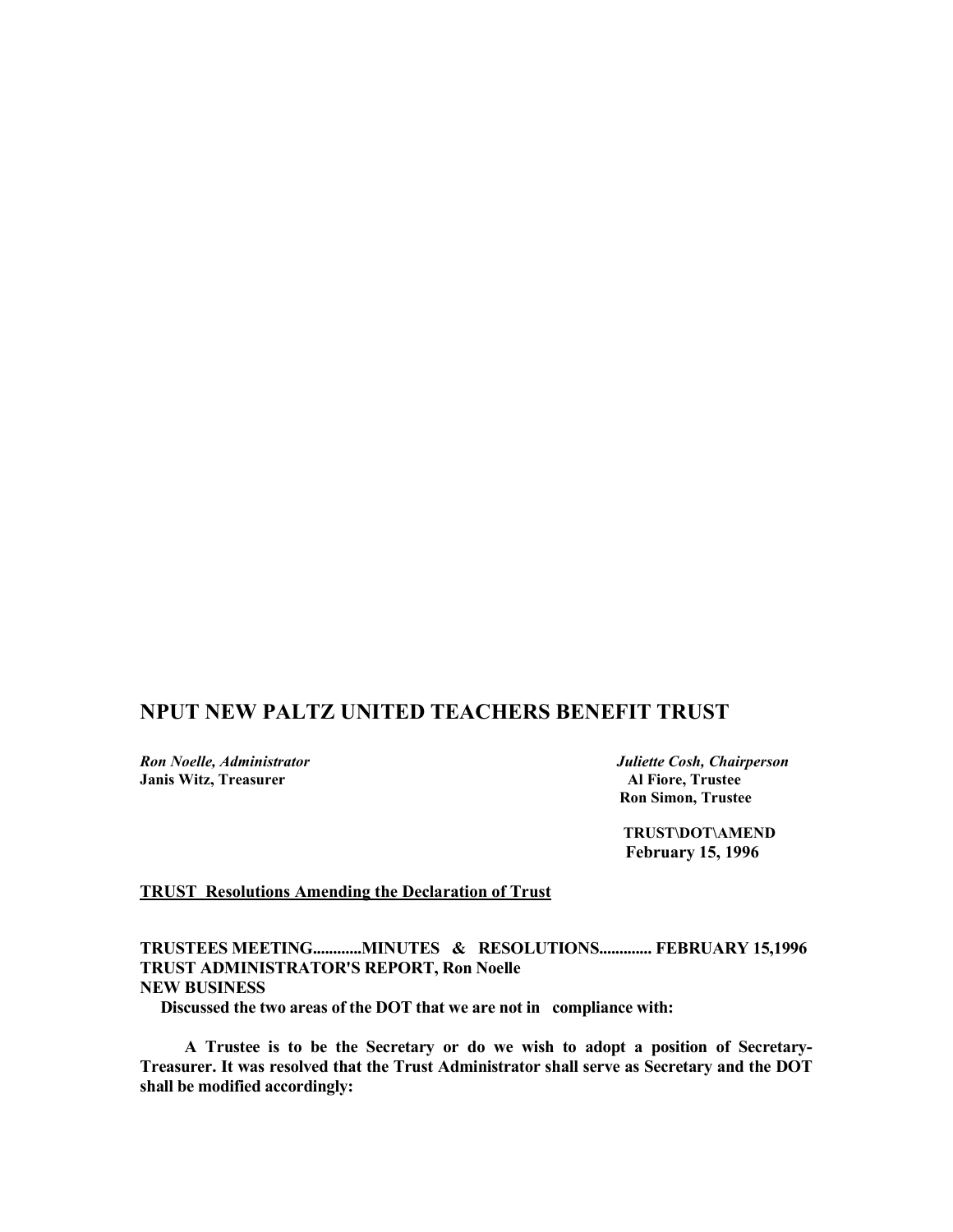#### VI. OFFICERS AND MEETINGS OF THE TRUSTEES

6.1 The Trustees shall elect a Chairperson and a Secretary from among the Trustees....shall become:

The Trustees shall elect a Chairperson from among the Trustees. The term of such office shall commence on the date of their election and continue to the following June 30.

 The checks are to be signed by the Treasurer and a Trustee instead of the Treasurer and Administrator. It was resolved that the Trust Treasurer and Trust Administrator will sign the checks for the Trust and the DOT shall be modified accordingly:

#### V. POWERS,DUTIES AND OBLIGATIONS OF TRUSTEES

5.11 All monies received by the Trustees hereunder, the Trust Administrator or Trust Treasurer or any other agent or employee of the Trustees shall be deposited by them in such banks or financial institutions as the Trustees may designate for that purpose, and all withdrawals or monies from such account or accounts shall be made only by check signed by one (1) Trustee and the Trust Treasurer authorized in writing by the Trustees to sign such checks. shall become:

 ...shall be made only by check signed by the Trust Administrator and the Trust Treasurer authorized in writing by the Trustees to sign such checks.

#### NEW PALTZ UNITED TEACHERS BENEFIT TRUST Ron Noelle, Administrator Juliette Cosh, Chairperson Janis Witz, Treasurer Al Fiore, Trustee

Ron Simon, Trustee

 TRUST\DOT\AMEND March 18, 1996

TO: Ron Simon,President New Paltz United Teachers Re: Amendments to the DOT

The following is a segment of the minutes of the February 15, 1996 NPUT Benefit Trust meeting at which time the Trustees unanimously approved the following amendments to the Declaration of Trust. These amendments must also be approved by the NPUT Representative Council prior to their implementation.

The Trustees discussed the two areas of the DOT that we are not in compliance with:

 1. A Trustee is to be the Secretary. It was resolved that the Trust Administrator shall serve as Secretary and the DOT shall be modified accordingly:

VI. OFFICERS AND MEETINGS OF THE TRUSTEES